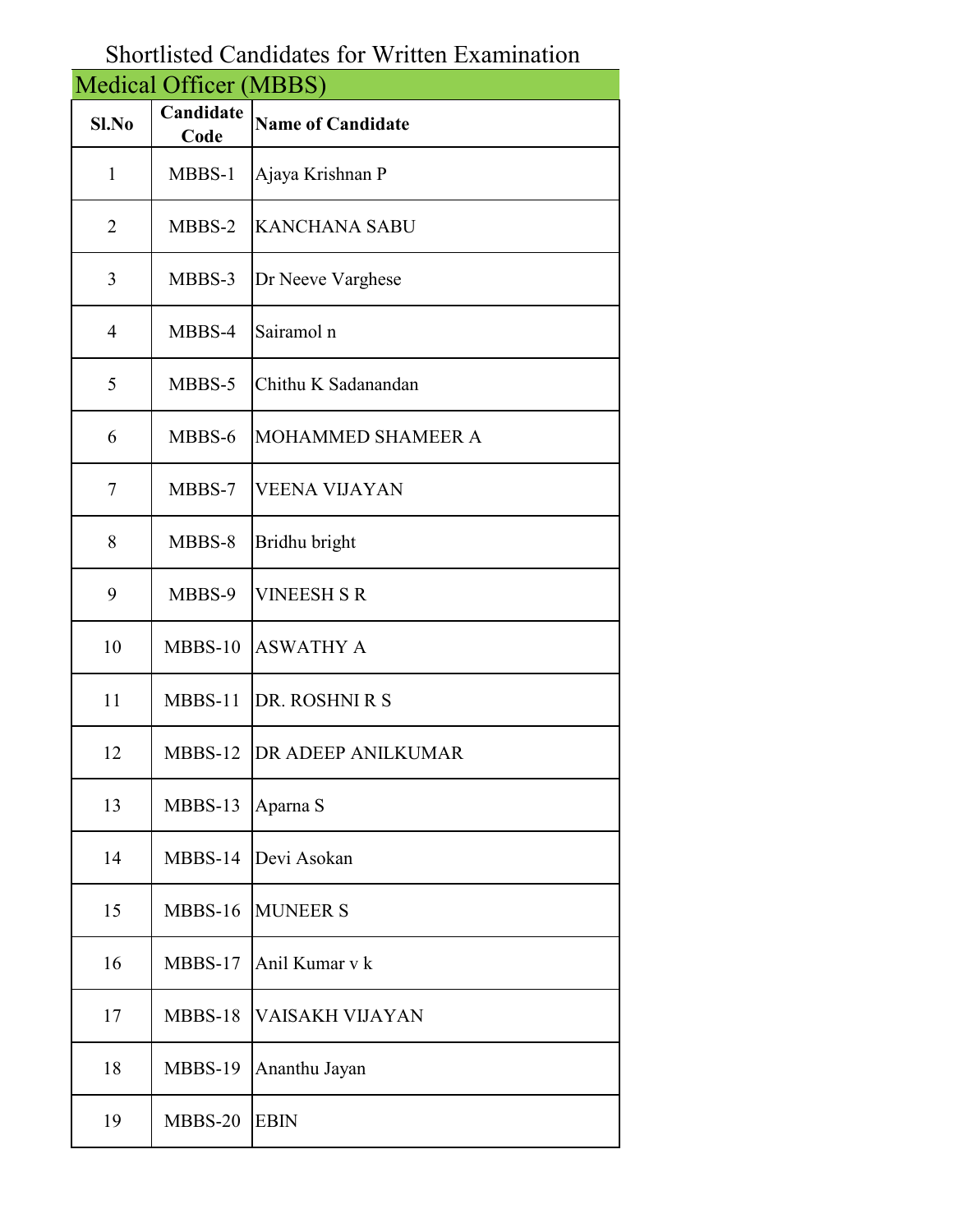| Sl.No | Candidate<br>Code | <b>Name of Candidate</b> |
|-------|-------------------|--------------------------|
| 20    | MBBS-21           | <b>ASHIN RAHIM</b>       |
| 21    | MBBS-22           | Jeni Jacob               |
| 22    | MBBS-23           | <b>LINCY XAVIER</b>      |
| 23    | MBBS-24           | <b>ANZAL A S</b>         |
| 24    | MBBS-25           | Abhilash. S              |
| 25    | MBBS-26           | <b>ROSHINY RAJENDRAN</b> |
| 26    | MBBS-27           | Thanveera Thasneem M S   |
| 27    | MBBS-28           | MURALEEKRISHNAN.P.C      |
| 28    | MBBS-29           | Swetha j singh           |
| 29    | MBBS-30           | <b>DEVU DILIP</b>        |
| 30    | MBBS-32           | Dr.Nisha Nazeer          |
| 31    | MBBS-33           | <b>AJMILA SATHAR S</b>   |
| 32    | MBBS-34           | <b>NAGARJUN P R</b>      |
| 33    | MBBS-36           | <b>SAJAD BASHEER</b>     |
| 34    | MBBS-37           | Anju                     |
| 35    | MBBS-38           | <b>GAYATHRIR</b>         |
| 36    | MBBS-39           | Ajmal T                  |
| 37    | MBBS-40           | Ashwin Anirudhan         |
| 38    | MBBS-41           | <b>FARIZ KHAN N</b>      |
| 39    | MBBS-42           | Dr Rahna                 |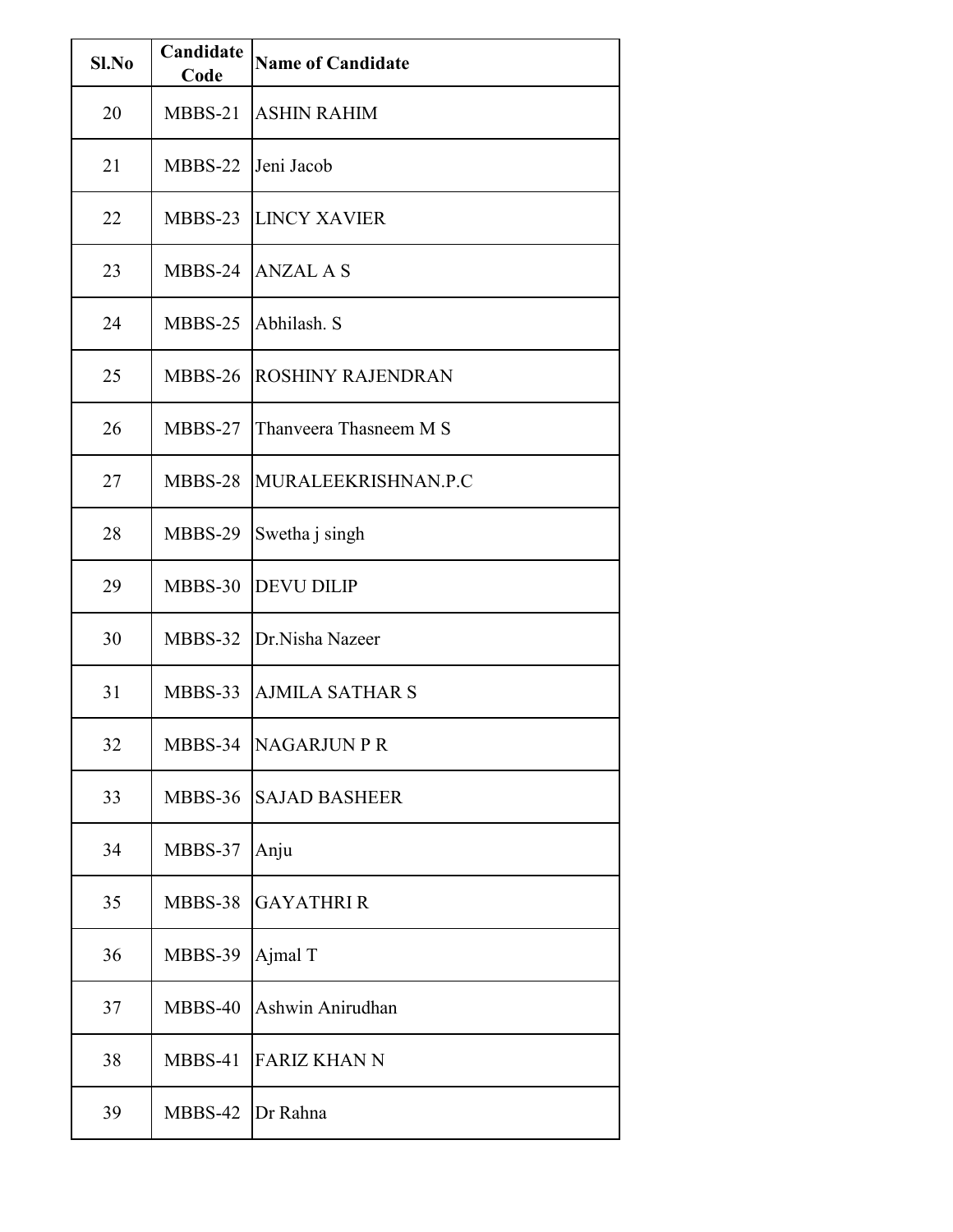| Sl.No | Candidate<br>Code | <b>Name of Candidate</b> |
|-------|-------------------|--------------------------|
| 40    | MBBS-43           | Dr sohan george koshy    |
| 41    | MBBS-44           | <b>CHARLES J</b>         |
| 42    | MBBS-45           | <b>ANUSHAK</b>           |
| 43    | MBBS-46           | NAVYA S JOY              |
| 44    | MBBS-47           | Surabhi Sreekumar        |
| 45    | MBBS-48           | <b>Dr NITHIN NAJEEB</b>  |
| 46    | MBBS-49           | Dr AZMIN J SHIHAB        |
| 47    | MBBS-50           | <b>VIJIKRISHNA V</b>     |
| 48    | MBBS-51           | Aswathy Susan Rej        |
| 49    | MBBS-52           | Ajithakumari. J          |
| 50    | MBBS-53           | <b>VAISAK VIJAYAN</b>    |
| 51    | MBBS-54           | <b>DEVU SAYI</b>         |
| 52    | MBBS-55           | <b>NIMISHAL</b>          |
| 53    | <b>MBBS-56</b>    | <b>NIJA S P</b>          |
| 54    | MBBS-57           | <b>SHINE S I</b>         |
| 55    | MBBS-58           | <b>ANOOP P</b>           |
| 56    | MBBS-59           | Krishna R Nath           |
| 57    | MBBS-60           | Dr. Ajay Krishnan        |
| 58    | MBBS-61           | <b>SHAHMA S HAMMED</b>   |
| 59    | MBBS-62           | Ahna c babu              |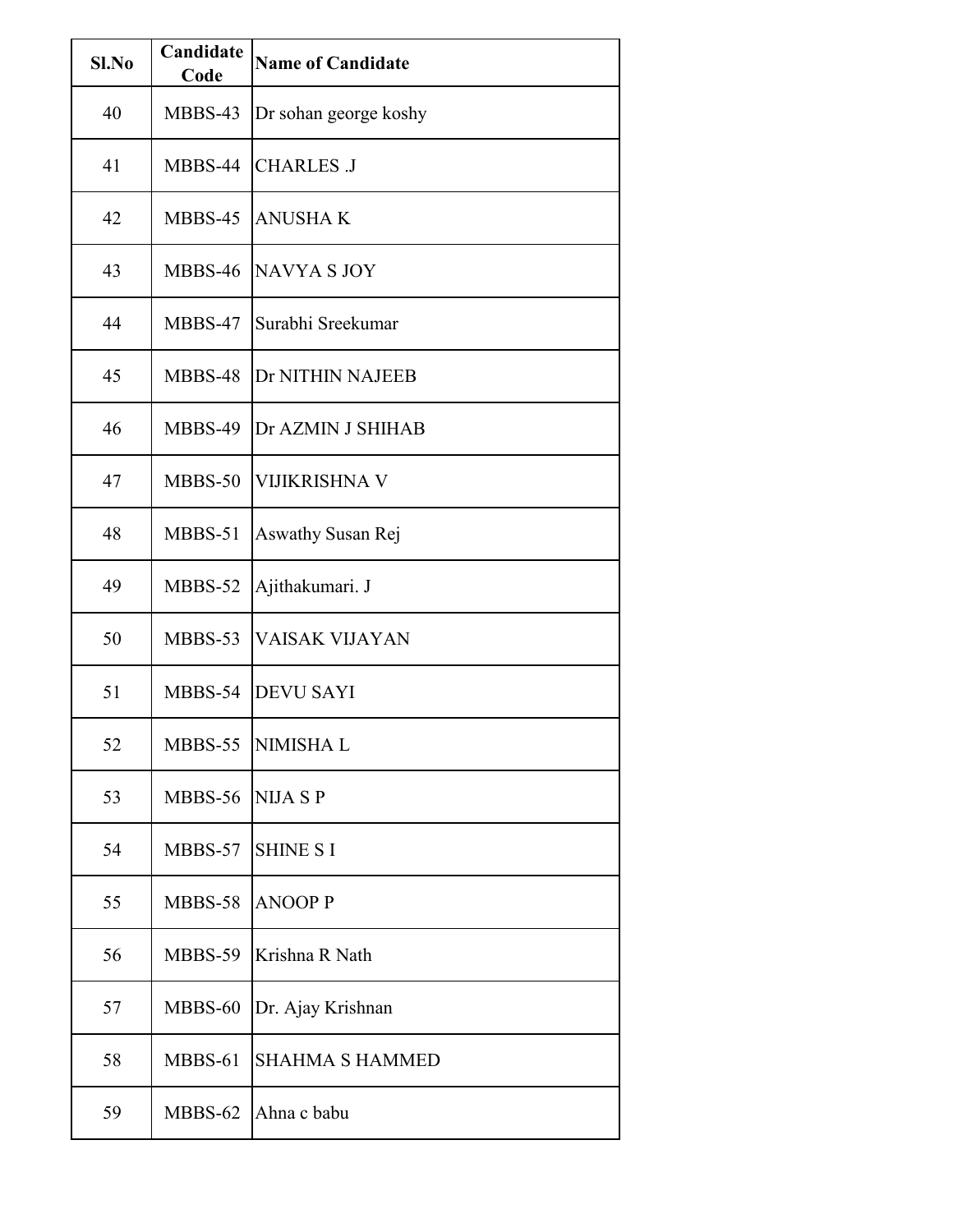| Sl.No | Candidate<br>Code | <b>Name of Candidate</b>         |
|-------|-------------------|----------------------------------|
| 60    | MBBS-63           | <b>LAKSHMI V S</b>               |
| 61    | MBBS-64           | AMALRAJ A.R.                     |
| 62    | MBBS-65           | <b>VIDHYA J</b>                  |
| 63    | MBBS-66           | Thareeh N                        |
| 64    | MBBS-67           | Pringle Bhasi                    |
| 65    | MBBS-68           | <b>SANJU SANKAR</b>              |
| 66    | MBBS-69           | Dr Aswin Prabhakar               |
| 67    | $MBBS-70$         | <b>SHANIMOL S</b>                |
| 68    | MBBS-71           | <b>NEETHU B S</b>                |
| 69    | MBBS-72           | Sreelekshmi P.S                  |
| 70    | MBBS-73           | <b>VISHNU S</b>                  |
| 71    | MBBS-74           | Ananthan D                       |
| 72    | MBBS-75           | Richu Mariam Alex                |
| 73    | MBBS-76           | <b>KANNAN V B</b>                |
| 74    | MBBS-77           | <b>ARYALEKSHMIP</b>              |
| 75    | MBBS-78           | Joan Olokome Otaru               |
| 76    | MBBS-79           | Priyanka Y S                     |
| 77    | MBBS-80           | Arathi S                         |
| 78    | MBBS-81           | <b>ASHWIN SURESH</b>             |
| 79    | MBBS-82           | <b>FAYIZ SHAH SULAIM RAWTHER</b> |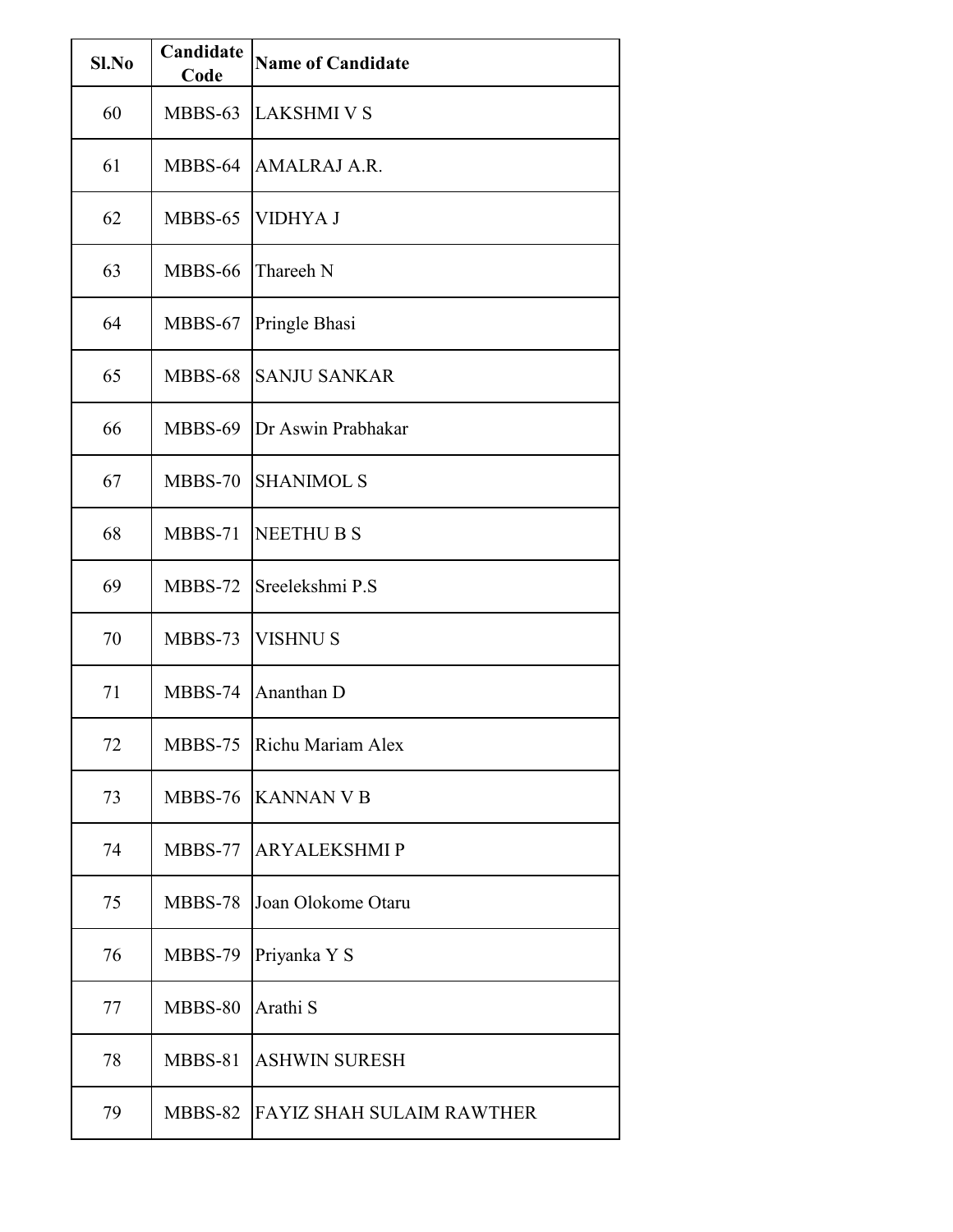| $Sl$ . No | Candidate<br>Code    | <b>Name of Candidate</b>           |
|-----------|----------------------|------------------------------------|
| 80        | MBBS-83              | <b>SREEDURGA B</b>                 |
| 81        | MBBS-84              | Gokul G Pillai                     |
| 82        | MBBS-85              | Ashakrishnan L                     |
| 83        | <b>MBBS-86</b>       | Fathima H                          |
| 84        | MBBS-87              | <b>PRATHEESH C</b>                 |
| 85        | MBBS-88              | <b>DR.FABI KARIM</b>               |
| 86        | MBBS-89              | Arya G Venu                        |
| 87        | MBBS-90              | Jaseela Ashraf                     |
| 88        | MBBS-91              | <b>ANJALIAS</b>                    |
| 89        | MBBS-92              | oby manacklate philip              |
| 90        | MBBS-93              | Bijin shah chengazhath usman       |
| 91        | MBBS-94              | AbiMuhammad A                      |
| 92        | MBBS-95              | <b>KRISHNA.PM</b>                  |
| 93        | MBBS-96              | <b>RISHIRAJ S</b>                  |
| 94        | MBBS-97              | DR RESHMARS                        |
| 95        | MBBS-98              | <b>BHAVANA</b><br><b>SREEKUMAR</b> |
| 96        | MBBS-99              | Aswathy L                          |
| 97        | <b>MBBS-100</b>      | Dr.Rahana Raj R                    |
| 98        | <b>MBBS-101</b>      | Ajmal Kabeer                       |
| 99        | MBBS-102 Athira Giri |                                    |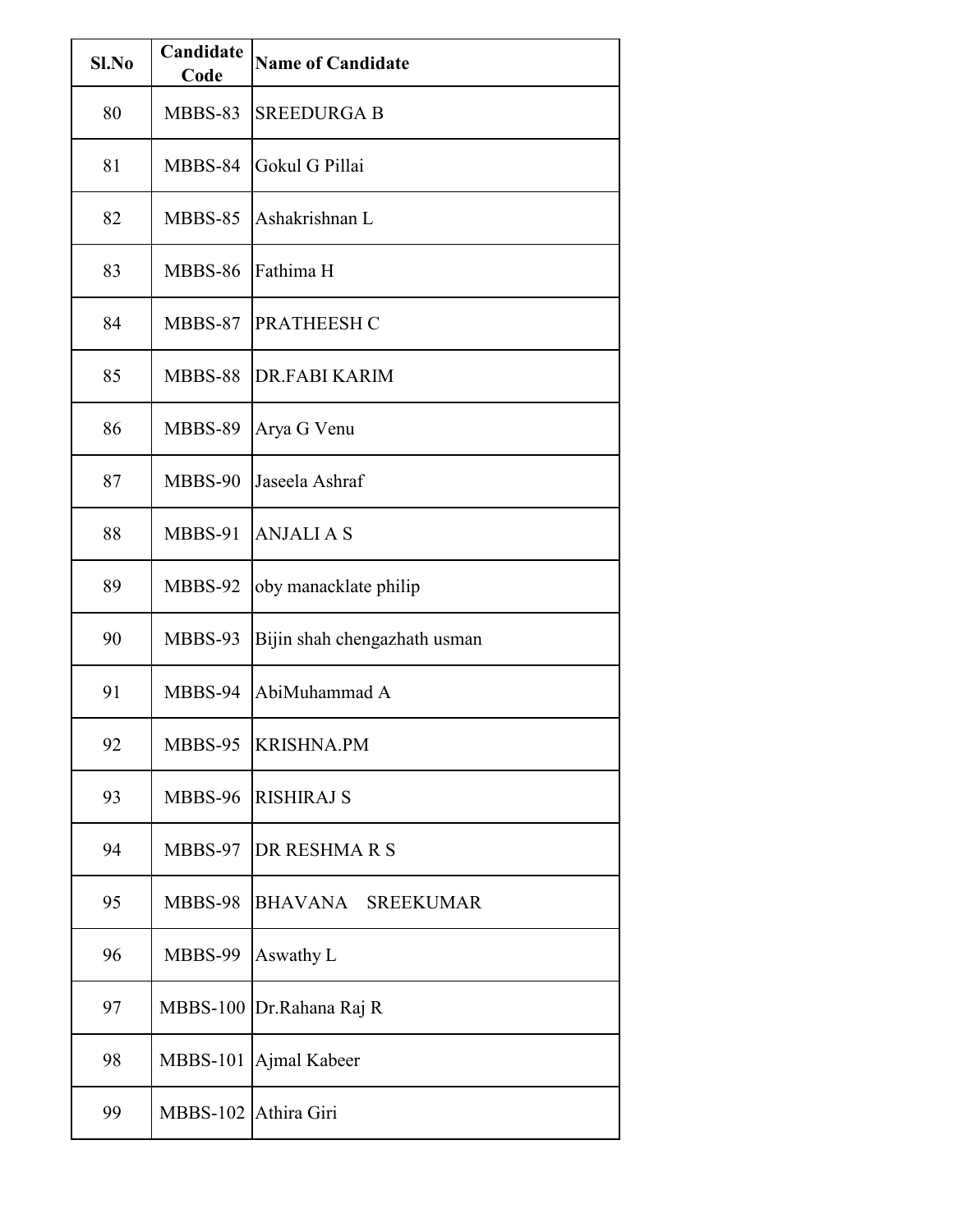| Sl.No | Candidate<br>Code   | <b>Name of Candidate</b>        |
|-------|---------------------|---------------------------------|
| 100   | <b>MBBS-103</b>     | <b>SHAIJO GEORGE</b>            |
| 101   |                     | <b>MBBS-104 SARATH KUMAR H</b>  |
| 102   |                     | <b>MBBS-105 DHANYA S INDRAN</b> |
| 103   | MBBS-106 AJIRAJ S   |                                 |
| 104   |                     | MBBS-107 Dr. Amreen.A           |
| 105   |                     | MBBS-108 GIREESH B              |
| 106   | MBBS-109 Hansa Nair |                                 |
| 107   | MBBS-110 Aswathy J  |                                 |
| 108   | <b>MBBS-111</b>     | <b>AMAL S NAIR</b>              |
| 109   | MBBS-112 Anas.S.R   |                                 |
| 110   |                     | MBBS-113 REMYASREE CR           |
| 111   |                     | MBBS-115 ANOOJ UR               |
| 112   |                     | MBBS-116 ABIN PRAKASH           |
| 113   |                     | MBBS-117 SUHAIL P B             |
| 114   | MBBS-118 HISANA S   |                                 |
| 115   |                     | MBBS-119 Hari Krishnan A        |
| 116   |                     | MBBS-120 Manu U Krishnan        |
| 117   | <b>MBBS-121</b>     | Haritha G H                     |
| 118   | MBBS-122 AMEEN S    |                                 |
| 119   |                     | <b>MBBS-123 ARUN SUDARSANAN</b> |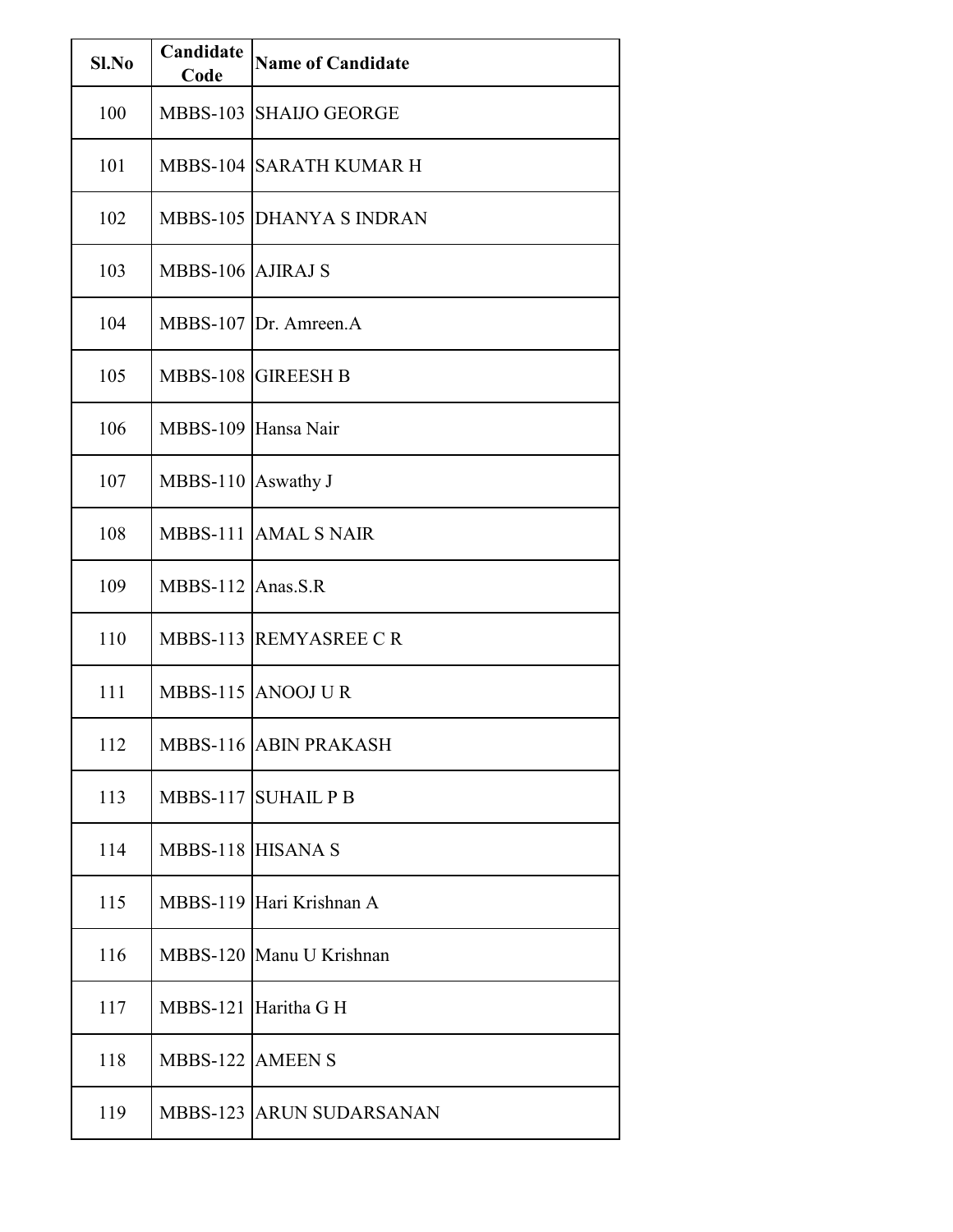| Sl.No | Candidate<br>Code | <b>Name of Candidate</b>        |
|-------|-------------------|---------------------------------|
| 120   | MBBS-124 SHEEJA A |                                 |
| 121   |                   | MBBS-125 DEEPU TOM              |
| 122   |                   | MBBS-126 RESHMA RAJ             |
| 123   |                   | <b>MBBS-127 SONIA WILSON</b>    |
| 124   | MBBS-128 ARYATS   |                                 |
| 125   | MBBS-129 vrinda s |                                 |
| 126   |                   | MBBS-130 SAMEENA PARVEEN H      |
| 127   |                   | <b>MBBS-131 NISHANU</b>         |
| 128   |                   | MBBS-132 SUMAYYA S              |
| 129   |                   | MBBS-133 RANI NIZAM             |
| 130   |                   | MBBS-134 Dr Rona Vijayan        |
| 131   |                   | MBBS-135 vivek sreekumaran nair |
| 132   |                   | MBBS-136 Dr. JESNA JOHNSON      |
| 133   |                   | MBBS-137 SOUMYA.C               |
| 134   |                   | MBBS-138 Elizabeth Thankachan   |
| 135   |                   | MBBS-139 Dr Haritha Harish      |
| 136   |                   | MBBS-140 RESHMA RAJ             |
| 137   | <b>MBBS-141</b>   | Joshna James                    |
| 138   |                   | MBBS-142 Pournami V Raghavan    |
| 139   |                   | MBBS-143 KEVIN PAUL             |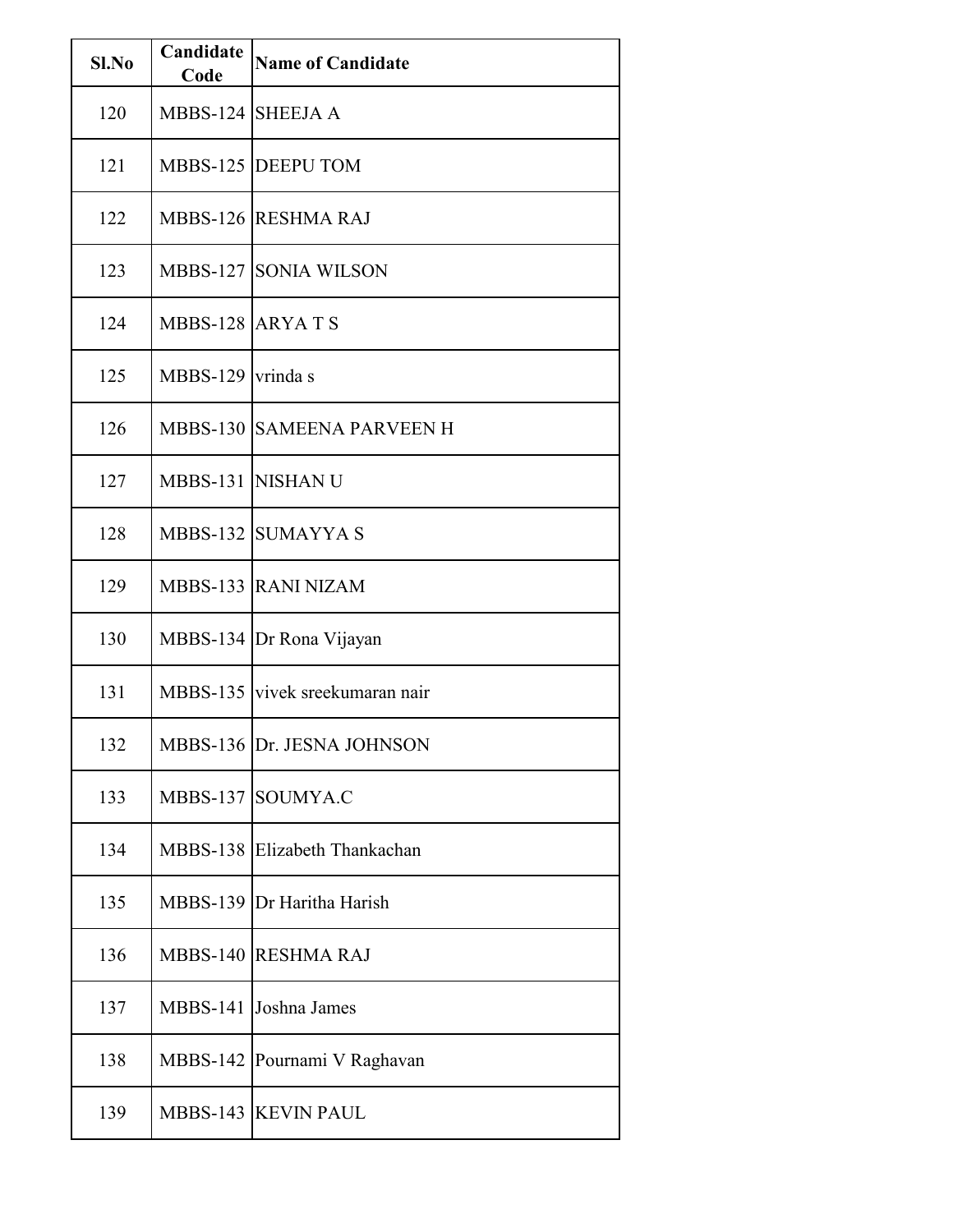| $SL$ No | Candidate<br>Code   | <b>Name of Candidate</b>        |
|---------|---------------------|---------------------------------|
| 140     |                     | MBBS-144 Balu R Suresh          |
| 141     |                     | MBBS-145 Sharan Walter          |
| 142     | MBBS-146 Vivek R    |                                 |
| 143     |                     | <b>MBBS-147 MUKESH R</b>        |
| 144     | MBBS-148 Gincy Alex |                                 |
| 145     |                     | MBBS-149 Joshila Shibu          |
| 146     |                     | MBBS-150 SREENATH HAREENDRANATH |
| 147     | MBBS-151 AJMAL S    |                                 |
| 148     |                     | MBBS-152 KEERTHANA R KRISHNAN   |
| 149     |                     | MBBS-153 Fousiya.A.S            |
| 150     |                     | MBBS-154 JITHIN JOY             |
| 151     | MBBS-155 Asiya D    |                                 |
| 152     |                     | <b>MBBS-156 ASWATHY S</b>       |
| 153     |                     | <b>MBBS-157 SRUTHI SUJATHAN</b> |
| 154     |                     | <b>MBBS-158 NEWIR KALAM</b>     |
| 155     |                     | MBBS-159 RESHMA RAJ             |
| 156     |                     | MBBS-160 ARYA CHANDRAN          |
| 157     |                     | MBBS-161 RAMYAKRISHNAN G        |
| 158     |                     | MBBS-162 Dr. Devisree Unni      |
| 159     |                     | MBBS-163 Sneha Sivanandan       |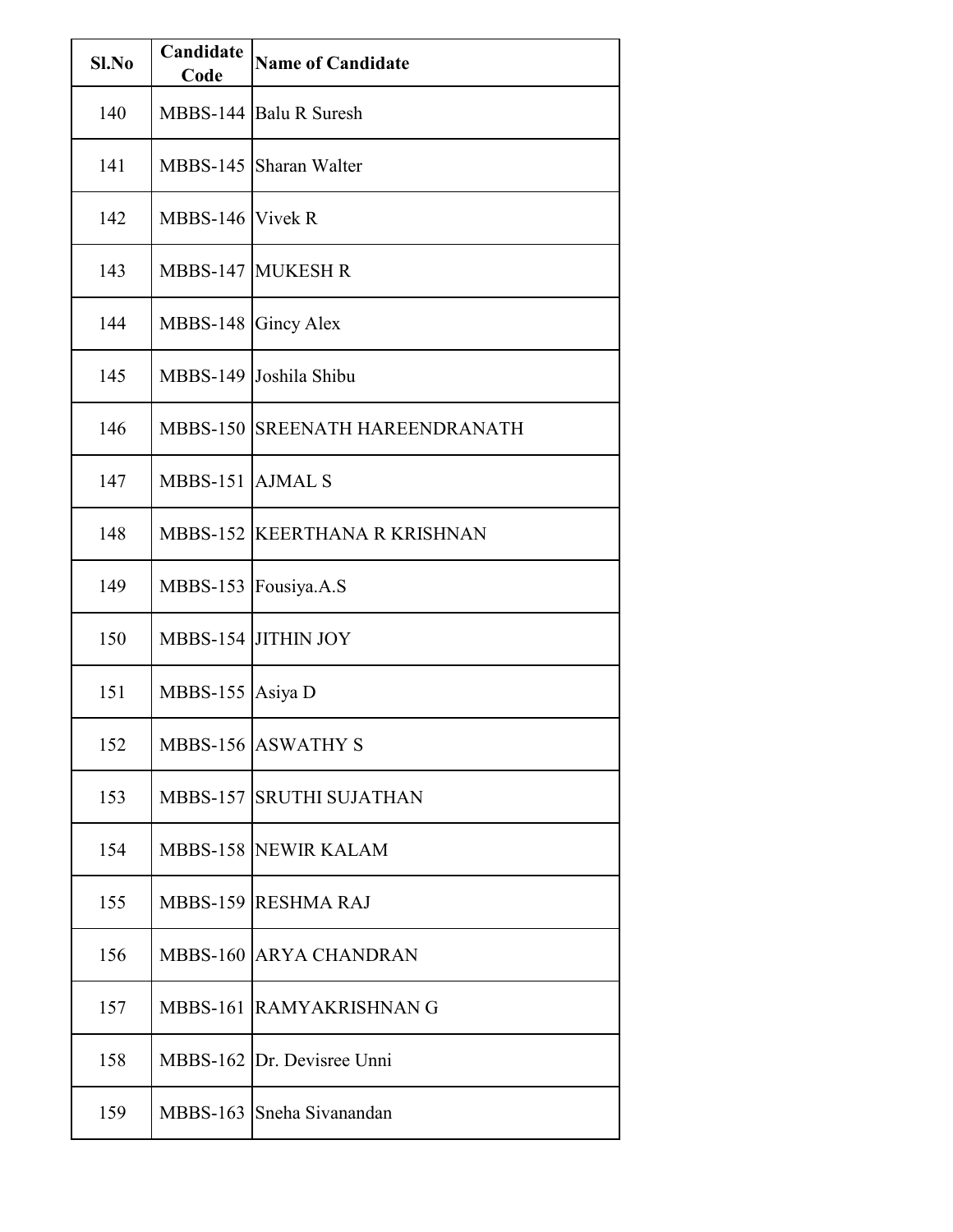| Sl.No | Candidate<br>Code     | <b>Name of Candidate</b>                    |
|-------|-----------------------|---------------------------------------------|
| 160   |                       | MBBS-164 Dr Vishnu Suresh                   |
| 161   |                       | MBBS-165 ATHULA A S                         |
| 162   | <b>MBBS-166</b>       | <b>CHAITHANYA SL</b>                        |
| 163   | <b>MBBS-167</b>       | Rekha S                                     |
| 164   | <b>MBBS-168</b>       | Shyma Seethy                                |
| 165   |                       | MBBS-169 Dhanusree V                        |
| 166   | <b>MBBS-170</b>       | Shanunazar                                  |
| 167   | <b>MBBS-171</b>       | Ashmirahiman                                |
| 168   | <b>MBBS-172</b>       | <b>ATHUL R CHANDRAN</b>                     |
| 169   | <b>MBBS-173</b>       | Anila Elizabeth Abraham                     |
| 170   |                       | MBBS-174 Reema Joseph                       |
| 171   |                       | <b>MBBS-175 Dr RINJU ELIZABETH VARGHESE</b> |
| 172   |                       | <b>MBBS-176 PARVATHY S</b>                  |
| 173   | <b>MBBS-177</b>       | Gayathri Ganesh                             |
| 174   | <b>MBBS-178</b>       | Cevea prakash                               |
| 175   |                       | MBBS-179 AJ Devilekshmi                     |
| 176   | <b>MBBS-180</b>       | VANDANA VIJAYAN                             |
| 177   | <b>MBBS-181</b>       | <b>BINEESH KUNJUMON</b>                     |
| 178   |                       | <b>MBBS-182 MAHESH MURALI</b>               |
| 179   | MBBS-183   Vishal V R |                                             |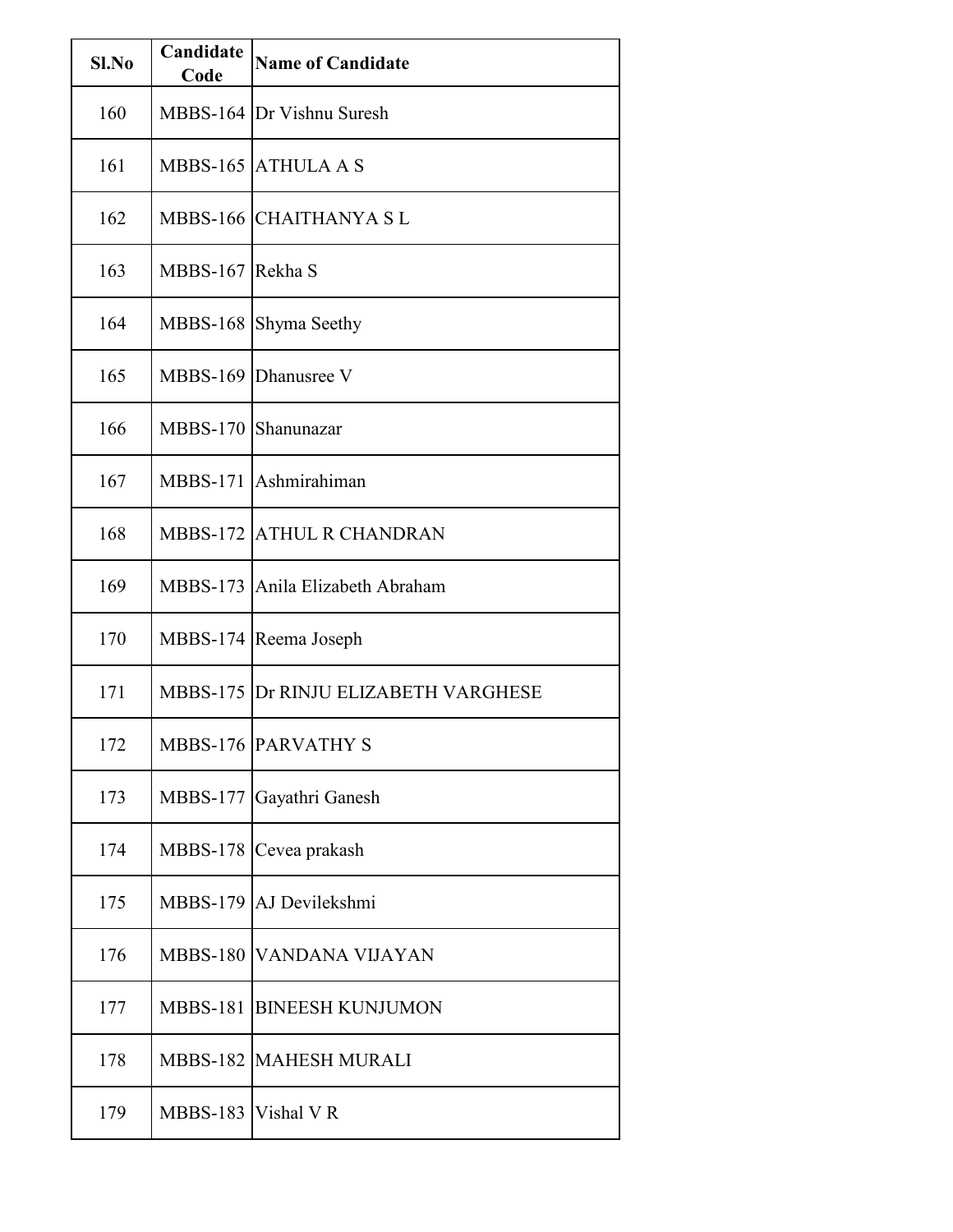| Sl.No | Candidate<br>Code   | <b>Name of Candidate</b>            |
|-------|---------------------|-------------------------------------|
| 180   |                     | MBBS-184 NITHYA RAJ J               |
| 181   |                     | MBBS-185 NIKHIL DAMU B              |
| 182   |                     | <b>MBBS-186 SWATHY MOHAN B</b>      |
| 183   | <b>MBBS-187</b>     | Manjima P M                         |
| 184   | MBBS-188 Drisya S   |                                     |
| 185   |                     | MBBS-189 Anju Ismail                |
| 186   |                     | MBBS-190 AISWARYA D A               |
| 187   |                     | MBBS-191 MEGHARS                    |
| 188   | <b>MBBS-192</b>     | <b>GOKUL G KUMAR</b>                |
| 189   |                     | <b>MBBS-193 NAYANA MARY FRANCIS</b> |
| 190   |                     | MBBS-194 ARUN JACOB KURAKARAN       |
| 191   |                     | <b>MBBS-195 DRISHYA MOHAN</b>       |
| 192   |                     | <b>MBBS-196 HARSHA THOMAS</b>       |
| 193   |                     | MBBS-198 Dr. Aryan M G              |
| 194   |                     | MBBS-199 Dr Akhil mohan             |
| 195   |                     | MBBS-200 MUHAMMED ASIF              |
| 196   |                     | MBBS-201 DR ASWIN VIJAY             |
| 197   | MBBS-202 L. Lakshmi |                                     |
| 198   | MBBS-203 AJAY S S   |                                     |
| 199   |                     | MBBS-204 Oshin Asok                 |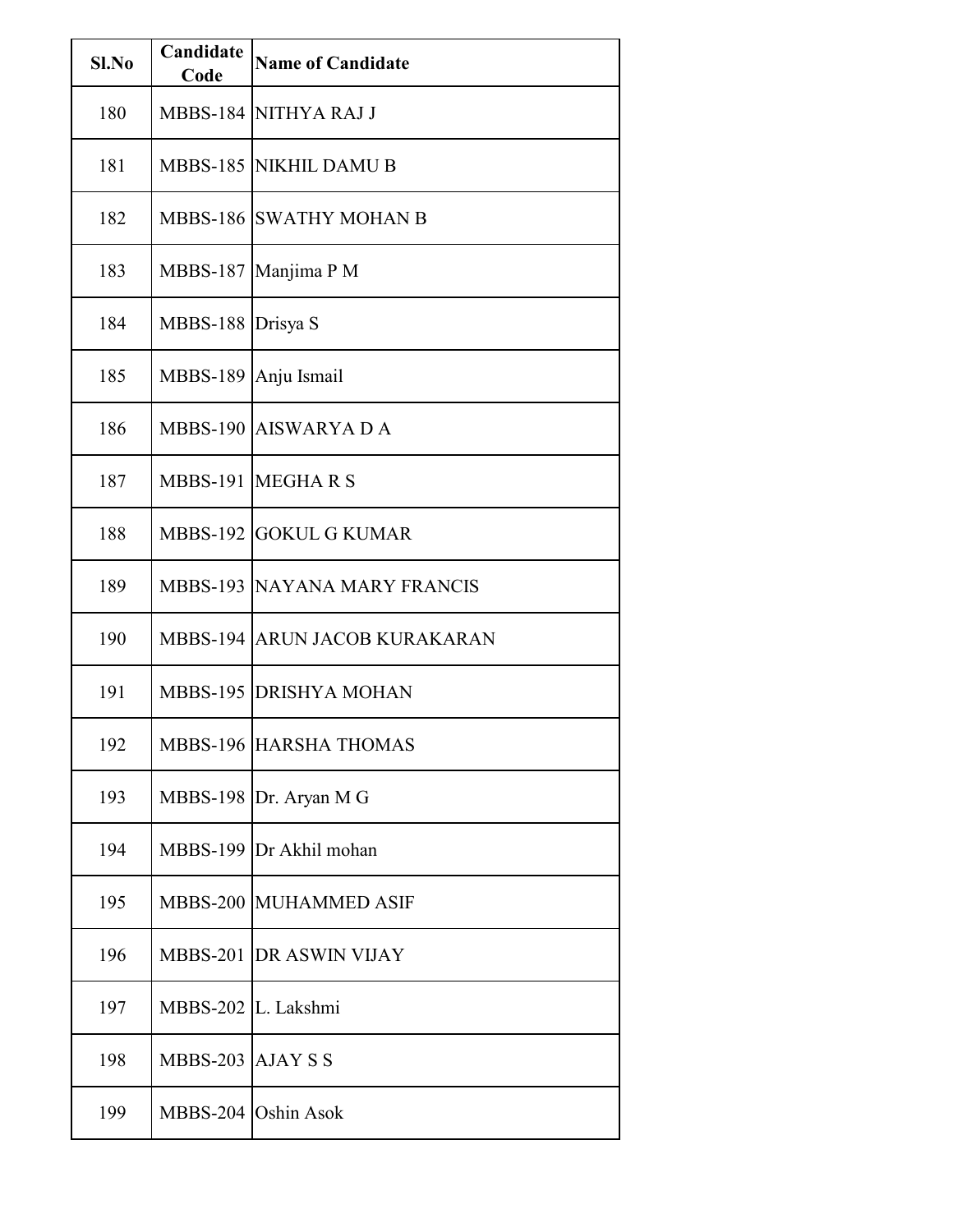| Sl.No | Candidate<br>Code  | <b>Name of Candidate</b>    |
|-------|--------------------|-----------------------------|
| 200   |                    | MBBS-205 CHARULETHA D       |
| 201   |                    | MBBS-206 Ashma Nazir N      |
| 202   |                    | MBBS-207 ANUGRA BABURAJ     |
| 203   |                    | MBBS-208 FEMINA A K         |
| 204   |                    | MBBS-209 Ashitha Mathew     |
| 205   |                    | MBBS-210 ARCHANA UDAYAN     |
| 206   |                    | MBBS-211 Akshai mohan       |
| 207   |                    | MBBS-212 ASHI NOUSHAD       |
| 208   | MBBS-213 AKHIL S   |                             |
| 209   |                    | <b>MBBS-214 NIRANJANA P</b> |
| 210   | <b>MBBS-215</b>    | Greeshma Ajith              |
| 211   | MBBS-216 SAJNAS N  |                             |
| 212   |                    | MBBS-218 RAHUL CHANDRAN R P |
| 213   |                    | MBBS-219 ANAGHA A S         |
| 214   |                    | MBBS-220 SHIFNA SHIHABUDEEN |
| 215   | <b>MBBS-221</b>    | <b>Antony Walter</b>        |
| 216   |                    | MBBS-222 Dr Athira.K L      |
| 217   | MBBS-223 Amjitha K |                             |
| 218   |                    | MBBS-224 Ashitha Mohan      |
| 219   | MBBS-225 ANITHA S  |                             |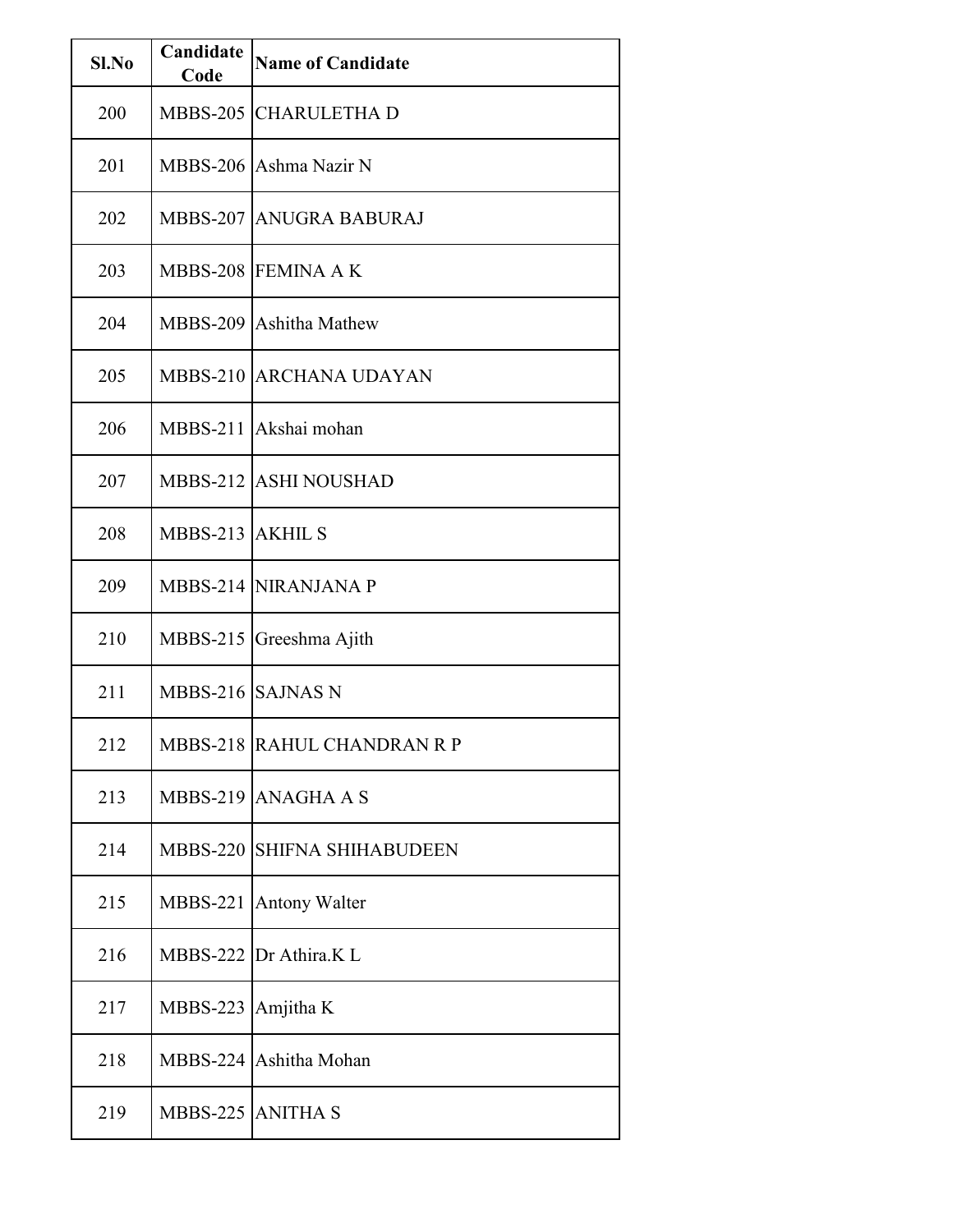| Sl.No | Candidate<br>Code         | <b>Name of Candidate</b>            |
|-------|---------------------------|-------------------------------------|
| 220   | MBBS-226 Praveen P        |                                     |
| 221   |                           | MBBS-227 ASHITHA MOHAN              |
| 222   |                           | <b>MBBS-228 KRUPA RACHEL GEORGE</b> |
| 223   |                           | <b>MBBS-229 ANEETA FRANCIS</b>      |
| 224   |                           | MBBS-230 MALAVIKA GOPU              |
| 225   |                           | MBBS-231 BALAGOPAL.V.L              |
| 226   |                           | MBBS-232 Amrutha Parvathy           |
| 227   |                           | MBBS-233 Dr Anjana P                |
| 228   |                           | MBBS-234 FATHIMA A S                |
| 229   | <b>MBBS-235</b>           | chandanapriya s                     |
| 230   | MBBS-236 Neeraja M        |                                     |
| 231   | MBBS-237 SONUS            |                                     |
| 232   |                           | <b>MBBS-238 ARUN KUMAR T S</b>      |
| 233   |                           | MBBS-239 Nisha Mathews              |
| 234   | MBBS-240 $\vert$ Devi P S |                                     |
| 235   |                           | MBBS-241 APARNA PL                  |
| 236   |                           | MBBS-242 KRAYOSHIJA CU              |
| 237   |                           | MBBS-243 VISHNUR                    |
| 238   | MBBS-244 ANJALI V         |                                     |
| 239   | MBBS-245 ATHIRA P         |                                     |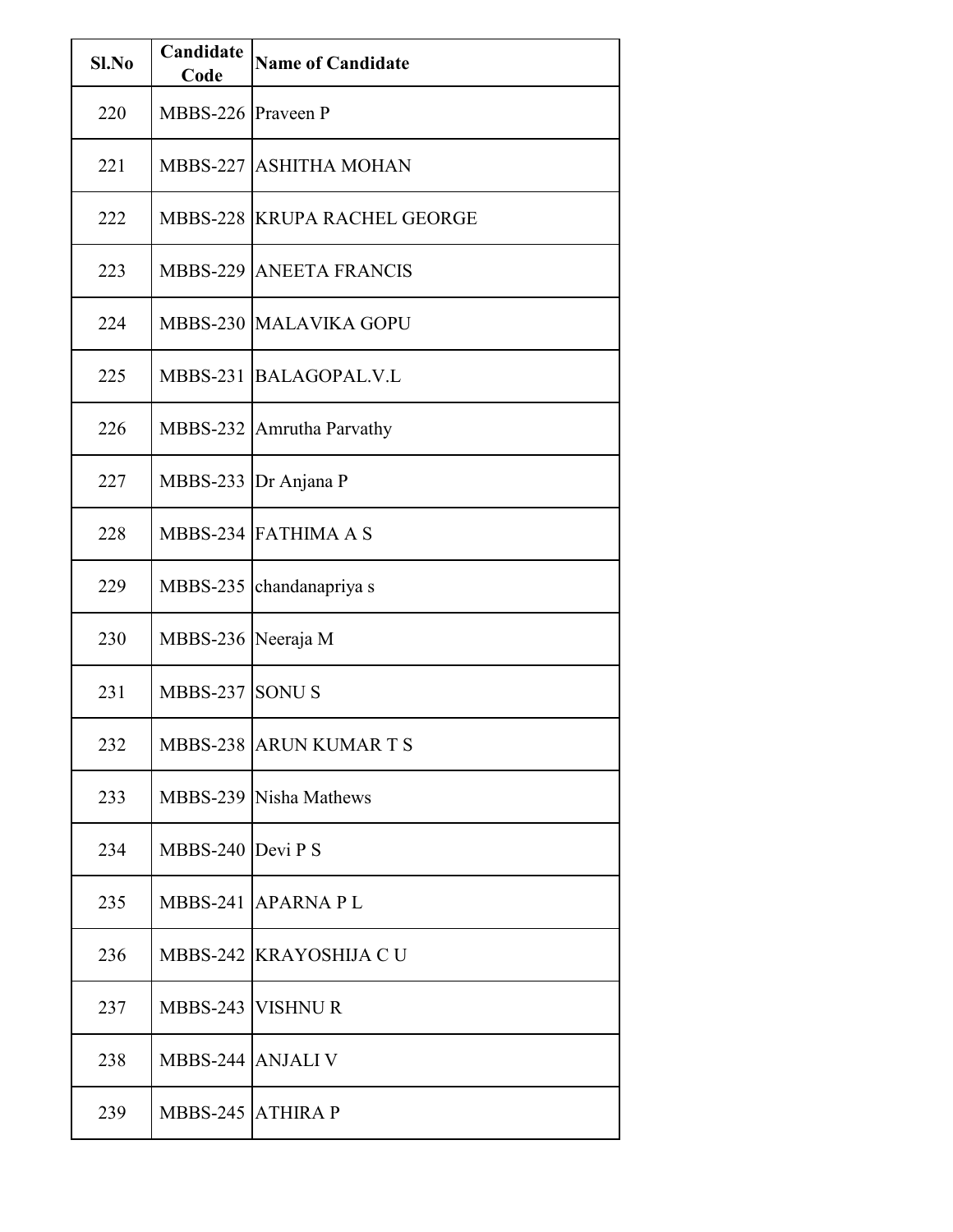| Sl.No | Candidate<br>Code | <b>Name of Candidate</b>           |
|-------|-------------------|------------------------------------|
| 240   |                   | <b>MBBS-246 UMA RAVEENDRAN</b>     |
| 241   |                   | MBBS-247 Aleesha Saif N.           |
| 242   |                   | <b>MBBS-248 NABILA ABDUL SALAM</b> |
| 243   |                   | <b>MBBS-249 RAMEES NASAR</b>       |
| 244   |                   | MBBS-250 KRISHNAPRIYA P            |
| 245   |                   | MBBS-251 Roshna Rasheed            |
| 246   |                   | <b>MBBS-252 ABDUSAMEER P</b>       |
| 247   |                   | MBBS-253 Dr Roshan Rasheed A R     |
| 248   |                   | MBBS-254 ASWINSS                   |
| 249   |                   | MBBS-255 Sneha Nazar               |
| 250   |                   | MBBS-256 RAMYA A                   |
| 251   |                   | MBBS-257 Archana U R               |
| 252   |                   | MBBS-258 JISHNU MOHAN              |
| 253   |                   | <b>MBBS-259 ARUN RAMESH</b>        |
| 254   |                   | MBBS-260 $Dr$ Ancya R              |
| 255   | <b>MBBS-261</b>   | <b>SMRITHI S PRABHA</b>            |
| 256   |                   | MBBS-262 Dania Xaviour Johnson     |
| 257   | <b>MBBS-263</b>   | Renjith Raj                        |
| 258   |                   | MBBS-264 Dr. Gayathri Anil Kumar   |
| 259   |                   | MBBS-265 ANOOP J C                 |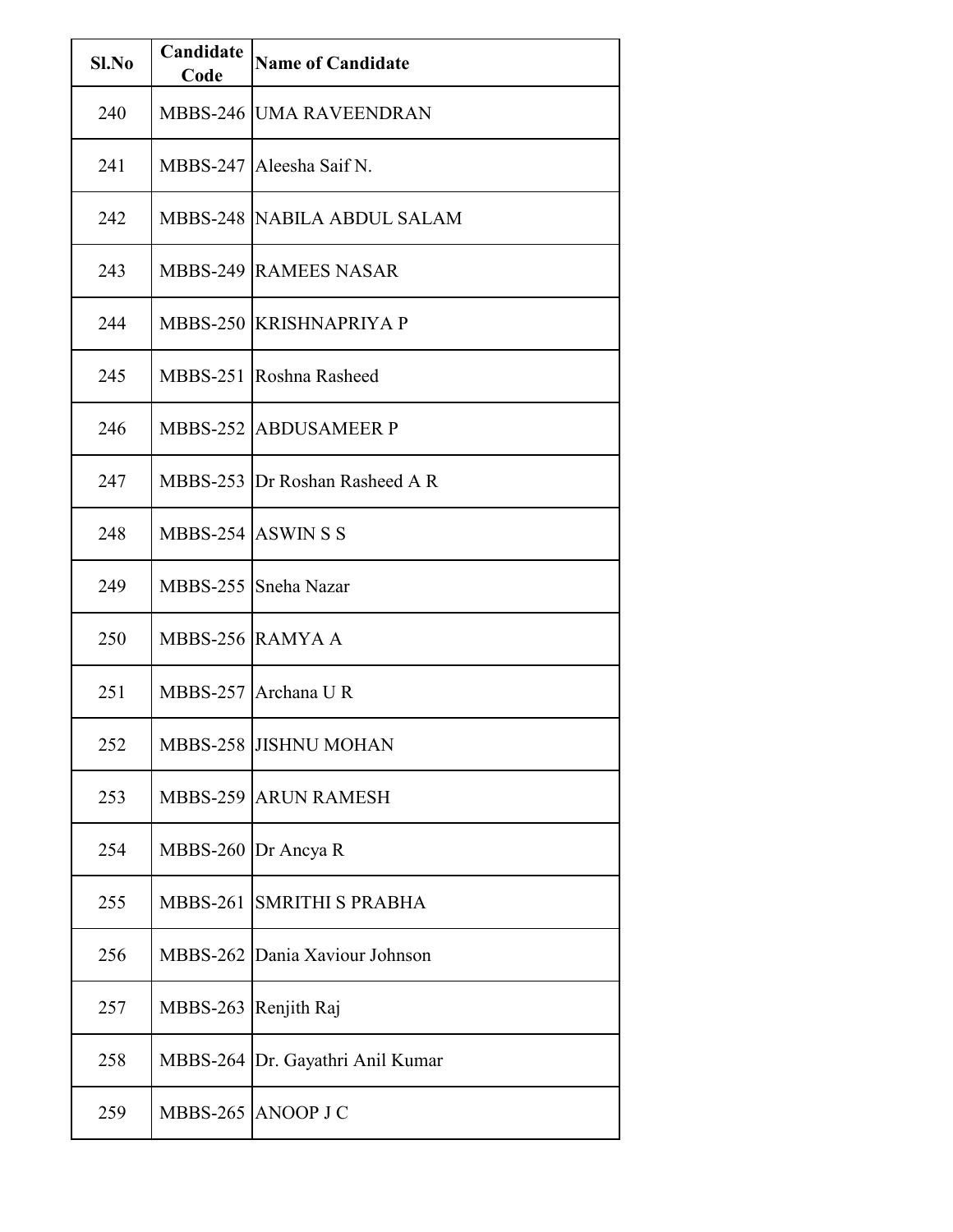| Sl.No | Candidate<br>Code    | <b>Name of Candidate</b>             |
|-------|----------------------|--------------------------------------|
| 260   |                      | <b>MBBS-266 TONY ANDREWS</b>         |
| 261   |                      | MBBS-267 Sneha S George              |
| 262   |                      | MBBS-268 Anandu madanan              |
| 263   |                      | MBBS-269 KRISHNAN A.B.               |
| 264   |                      | MBBS-270 Dr. ARYA V R                |
| 265   | <b>MBBS-271</b>      | Dr.Arun Gopi                         |
| 266   |                      | <b>MBBS-272 MUNEERA A</b>            |
| 267   | MBBS-273 JIJJ JITH S |                                      |
| 268   |                      | MBBS-274 TINSA ELIZABETH JOHN        |
| 269   |                      | <b>MBBS-275 HAZNA HAMEED</b>         |
| 270   |                      | MBBS-276 SRUTHI J S                  |
| 271   |                      | MBBS-277 Akshay prasad               |
| 272   |                      | MBBS-278 ISWARYA DEV. M              |
| 273   |                      | MBBS-279 NEETHU BABU M S             |
| 274   |                      | MBBS-280 Neenu Sasidharan            |
| 275   |                      | MBBS-281 ADITHYA V NAIR              |
| 276   | MBBS-282             | Apoorva Sajeev                       |
| 277   |                      | <b>MBBS-283 DR. NIFIN NAZIMUDEEN</b> |
| 278   | MBBS-285 SHEEJA J    |                                      |
| 279   | MBBS-286 GOPIKAR     |                                      |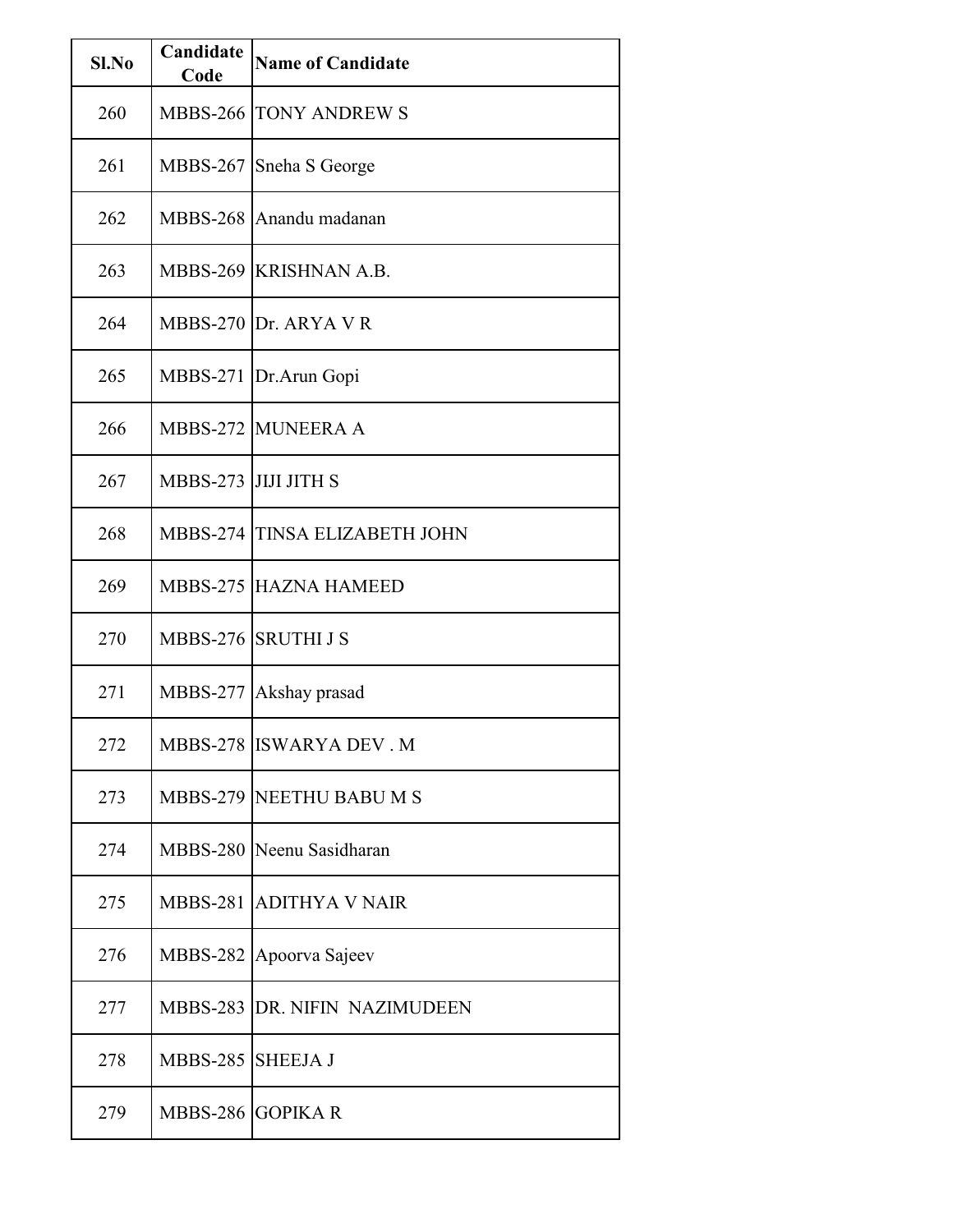| Sl.No | Candidate<br>Code        | <b>Name of Candidate</b>    |
|-------|--------------------------|-----------------------------|
| 280   |                          | MBBS-287 Devika M V         |
| 281   | <b>MBBS-288 ATHIRA B</b> |                             |
| 282   |                          | MBBS-289 RAJI. R. PILLAI    |
| 283   | MBBS-290 ARJUNG          |                             |
| 284   | MBBS-291 Nithin R        |                             |
| 285   |                          | MBBS-292 ANZIYA ISMAIL      |
| 286   |                          | MBBS-293 INNA AMAL V K      |
| 287   |                          | MBBS-294 LEKSHMI SUDARSAN   |
| 288   |                          | MBBS-295 ANOOJ KALAM        |
| 289   |                          | MBBS-296 SIMIL JAS A S      |
| 290   |                          | MBBS-297 VEENA K V          |
| 291   | MBBS-298 ANOOP.S         |                             |
| 292   |                          | MBBS-299 ANANDU M           |
| 293   |                          | MBBS-300 Nisamol Thomas     |
| 294   |                          | MBBS-301 LINU MARY JOHN     |
| 295   |                          | MBBS-302 Reshma Chandran    |
| 296   |                          | MBBS-303 Dr NAZNEEN MUBARAK |
| 297   |                          | MBBS-304 Ashwin Ajith       |
| 298   | <b>MBBS-305</b>          | <b>SREEJITH J</b>           |
| 299   |                          | MBBS-306 Sabeena Latheef    |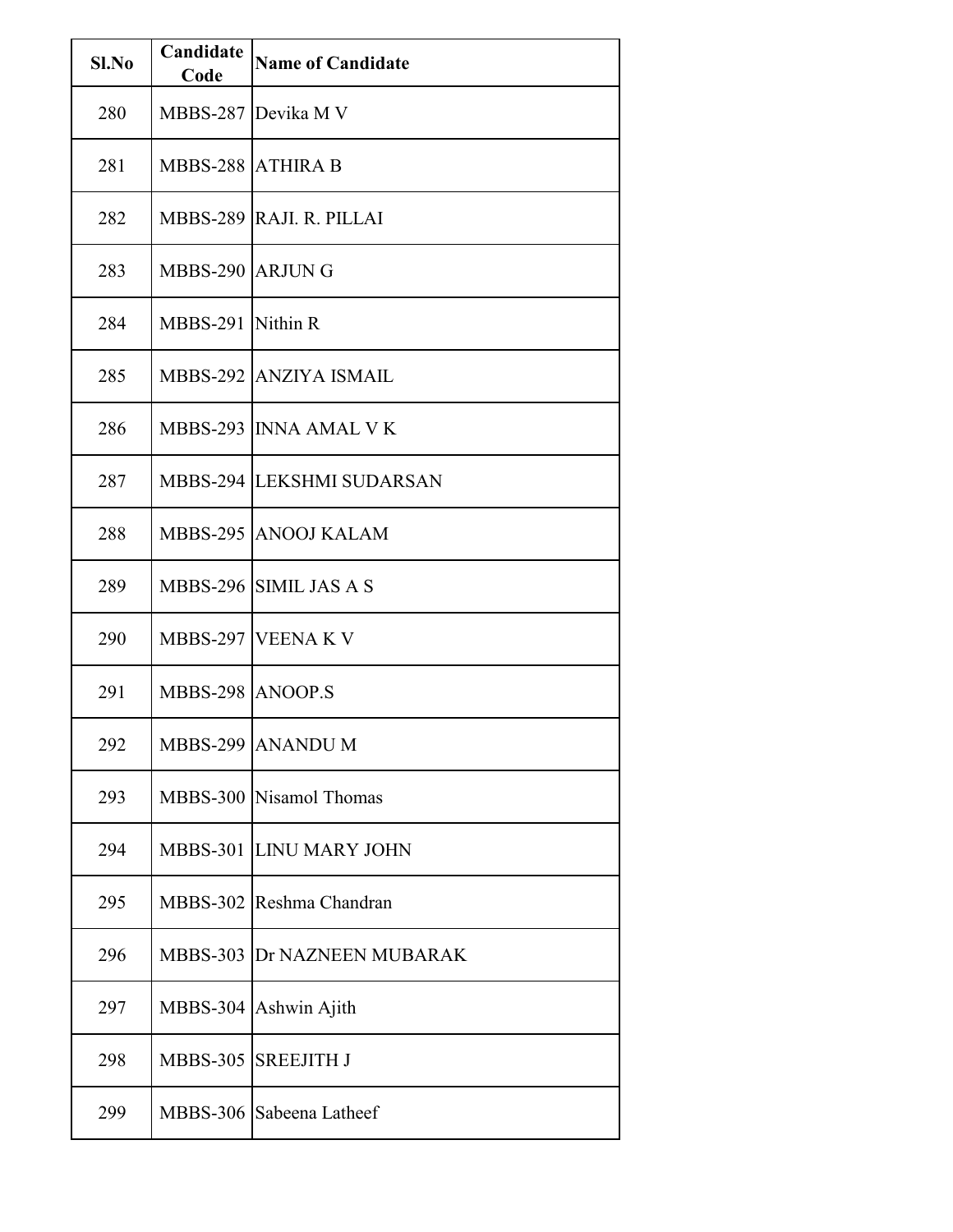| Sl.No | Candidate<br>Code | <b>Name of Candidate</b>           |
|-------|-------------------|------------------------------------|
| 300   | <b>MBBS-307</b>   | Dr Arya R B                        |
| 301   |                   | MBBS-308 JEEVAN K S                |
| 302   |                   | <b>MBBS-309 ELSA SUSEELAN</b>      |
| 303   |                   | MBBS-310 Shabrin Abdul Rasheed     |
| 304   |                   | MBBS-311 ANAND R L                 |
| 305   |                   | MBBS-312 Madhusudhanan Anjali Devi |
| 306   | MBBS-313 ALFIN A  |                                    |
| 307   |                   | MBBS-314 Harikrishna               |
| 308   |                   | MBBS-315 Dr DEEPU P R              |
| 309   |                   | MBBS-316 UNNIKRISHNAN.G            |
| 310   |                   | MBBS-317 Namitha Noushad           |
| 311   |                   | MBBS-318 HARSHA VARMA K M          |
| 312   |                   | MBBS-319 DAYAL RATNA DETH          |
| 313   |                   | MBBS-320 Dr. Timi J Thankachan     |
| 314   |                   | MBBS-321 Divya S Mohan             |
| 315   |                   | MBBS-322 Ameya Jasmin              |
| 316   |                   | MBBS-323 SREEKUTTAN M S            |
| 317   | MBBS-324 ANZAL A  |                                    |
| 318   |                   | MBBS-325 Dhanya Murali             |
| 319   |                   | MBBS-326 AMEENA S                  |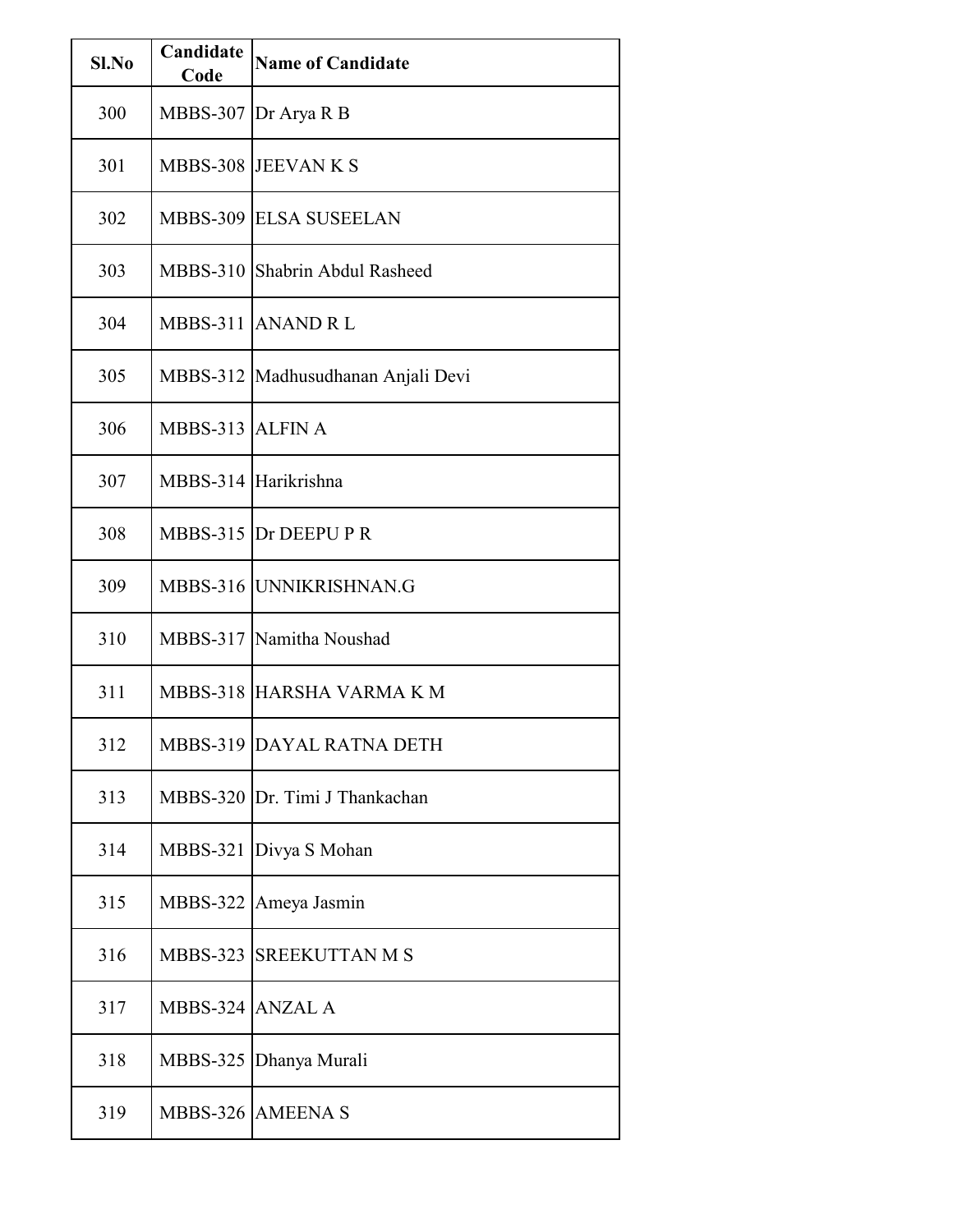| Sl.No | Candidate<br>Code  | <b>Name of Candidate</b>          |
|-------|--------------------|-----------------------------------|
| 320   |                    | MBBS-327 Lekshmi Reghunathan      |
| 321   |                    | MBBS-328 THEJUS S JITH            |
| 322   |                    | MBBS-329   MALAVIKA KRISHNAPRASAD |
| 323   |                    | MBBS-330 Ardra Darsan.S           |
| 324   |                    | MBBS-331 Lekshmi c s              |
| 325   |                    | MBBS-332 Athira Sanal Kumar       |
| 326   |                    | MBBS-333 ALAN ISAAC               |
| 327   | MBBS-334 RIFAS A S |                                   |
| 328   |                    | <b>MBBS-335 ARUN VIJAY A V</b>    |
| 329   |                    | MBBS-336 GAYATRI BANARJI          |
| 330   |                    | MBBS-337 GOKUL KRISHNAN           |
| 331   |                    | MBBS-338 Anu mon monsey           |
| 332   |                    | MBBS-339 Dr Twinkle Thomas        |
| 333   |                    | MBBS-340 B S AHALLYA              |
| 334   |                    | MBBS-341 Joemon Mathew            |
| 335   |                    | MBBS-342 NIKHIL JOSEPH            |
| 336   |                    | MBBS-343 Rizvin Rasheed R         |
| 337   |                    | MBBS-344 JAYALEKSHMI B            |
| 338   | MBBS-345 Vishnu O  |                                   |
| 339   |                    | MBBS-346 Krishna.B.P              |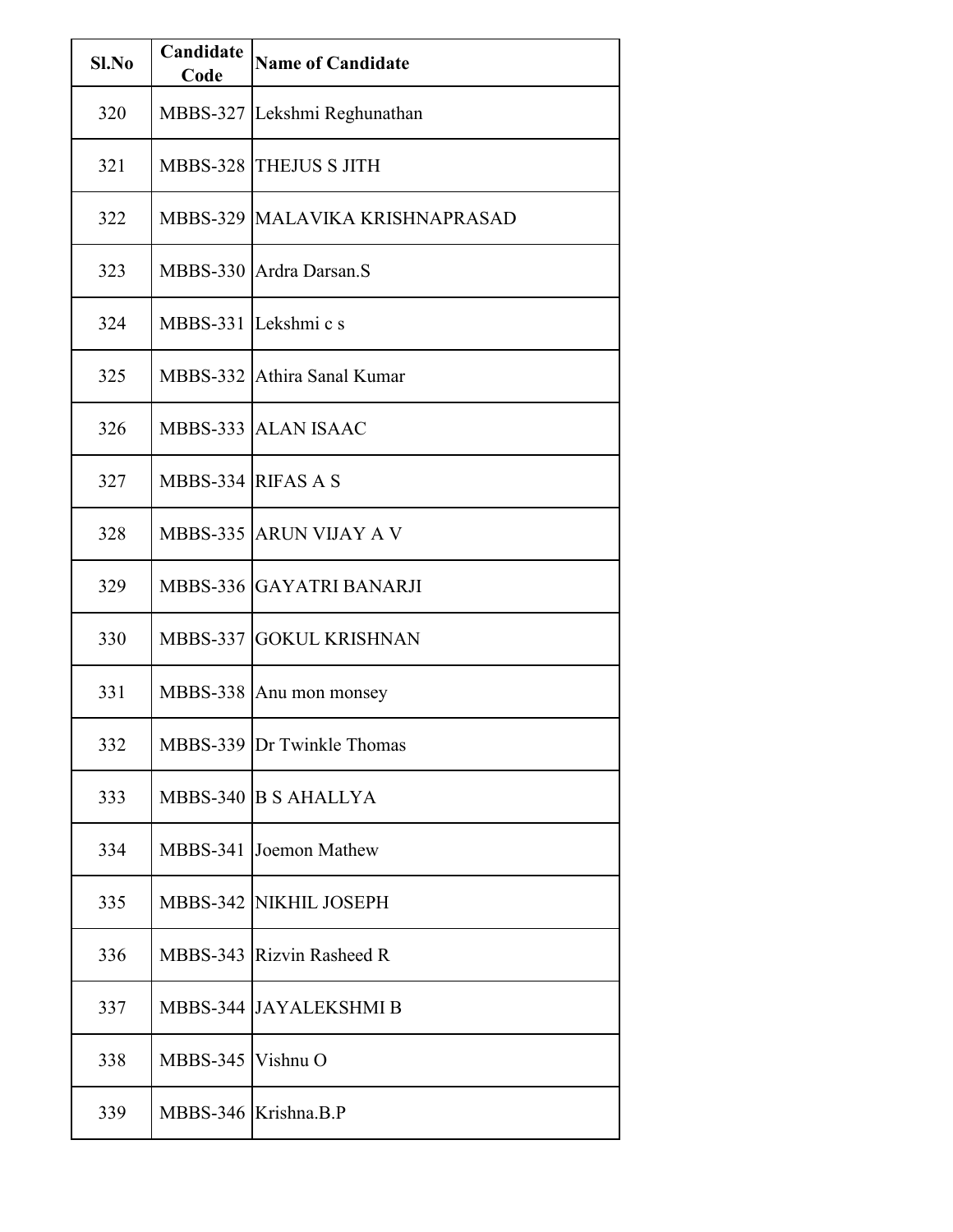| $Sl$ . No | Candidate<br>Code | <b>Name of Candidate</b>          |
|-----------|-------------------|-----------------------------------|
| 340       | <b>MBBS-347</b>   | <b>SHIFANA AZEEZ</b>              |
| 341       | MBBS-348 Nanda D  |                                   |
| 342       | MBBS-349 Neha S   |                                   |
| 343       | <b>MBBS-350</b>   | Gopika S                          |
| 344       |                   | MBBS-351 SAJNA MOL. V. K          |
| 345       | <b>MBBS-352</b>   | Jincy Sara Thankachan             |
| 346       |                   | MBBS-353 APARNNA B                |
| 347       |                   | MBBS-354 Anjali Sreekumar         |
| 348       | MBBS-355 Shahla S |                                   |
| 349       |                   | MBBS-356 SAFA SHYLA BEEVI RAZI    |
| 350       | <b>MBBS-357</b>   | Aswathy Madhu                     |
| 351       |                   | MBBS-358 Yazir Zakeer             |
| 352       |                   | MBBS-359 DEVIKA J S               |
| 353       |                   | MBBS-360 Muhammed Riyas S         |
| 354       | <b>MBBS-361</b>   | Arathi S Raj                      |
| 355       |                   | MBBS-362 Jyothish D G             |
| 356       | <b>MBBS-363</b>   | <b>JIJIN JU</b>                   |
| 357       |                   | MBBS-364 SHALINI SOMAN CHELLAPPAN |
| 358       |                   | <b>MBBS-365 SWABIR A SAMAD</b>    |
| 359       | MBBS-366 Arathy S |                                   |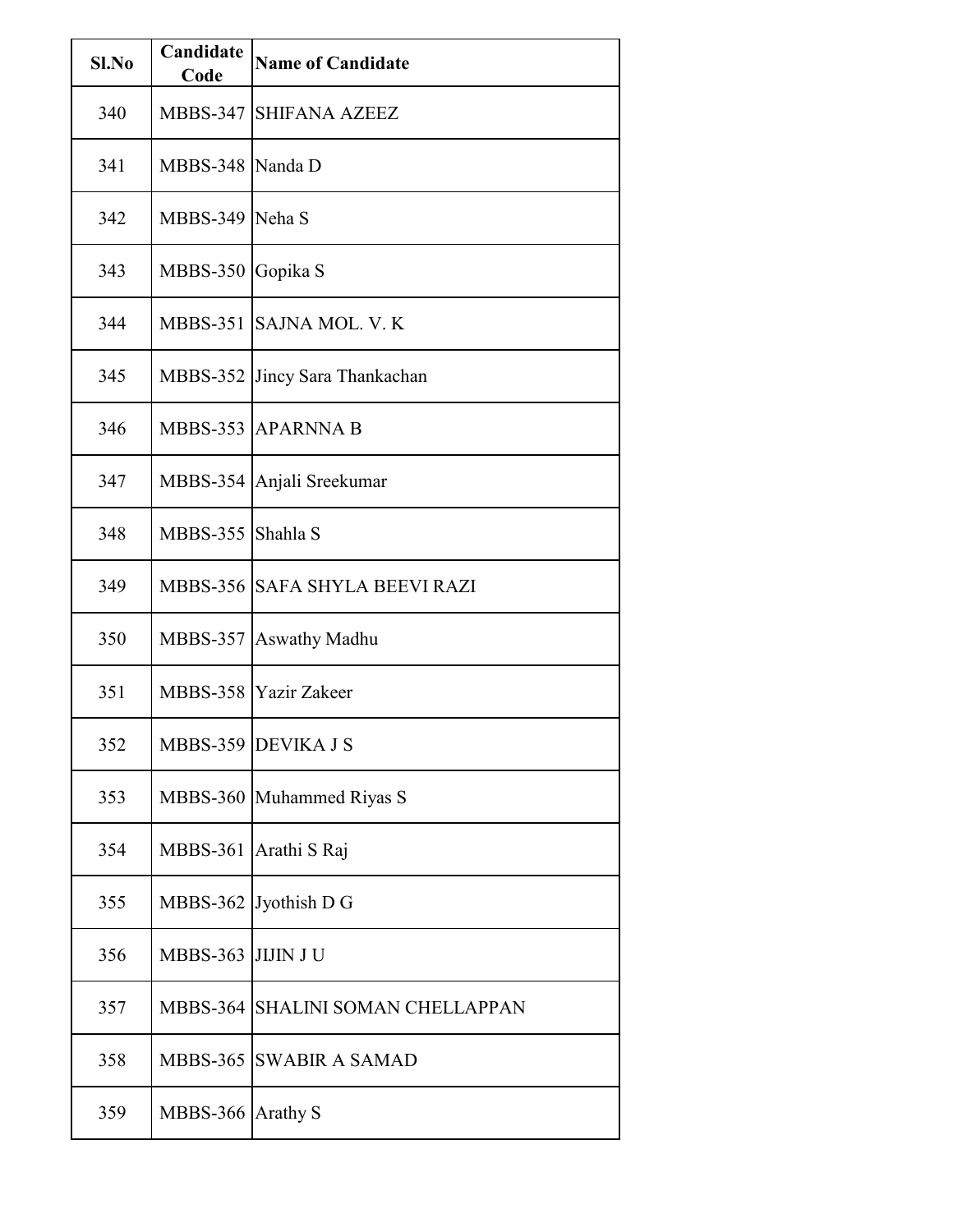| Sl.No | Candidate<br>Code | <b>Name of Candidate</b>       |
|-------|-------------------|--------------------------------|
| 360   |                   | MBBS-367 Dr Johan John         |
| 361   |                   | MBBS-368 Dr Aiswarya p kumar   |
| 362   |                   | MBBS-369 ANISHA NAZAR          |
| 363   | <b>MBBS-370</b>   | Abhilash Nair M S              |
| 364   | <b>MBBS-371</b>   | Mohammed Anfal A               |
| 365   | <b>MBBS-372</b>   | Yadukrishnan A                 |
| 366   | <b>MBBS-373</b>   | Pranav Uday                    |
| 367   | <b>MBBS-374</b>   | Harinath pillai                |
| 368   | <b>MBBS-375</b>   | Sahana Shajahan                |
| 369   |                   | <b>MBBS-376 SARATH M KUMAR</b> |
| 370   | <b>MBBS-377</b>   | Arya Rajan                     |
| 371   |                   | MBBS-378 Neenu Sasidharan      |
| 372   |                   | MBBS-379 JITHIN MOHAN          |
| 373   |                   | MBBS-380 POORNIMA M            |
| 374   |                   | MBBS-381 STANLY SAJAN          |
| 375   |                   | MBBS-382 Dr RenjithaB          |
| 376   |                   | MBBS-383 MOHIT MOHAN           |
| 377   |                   | MBBS-384 ARYA RAJ              |
| 378   |                   | MBBS-385 APPU DEVAN S          |
| 379   |                   | MBBS-386 Abin Muhammed Ramseen |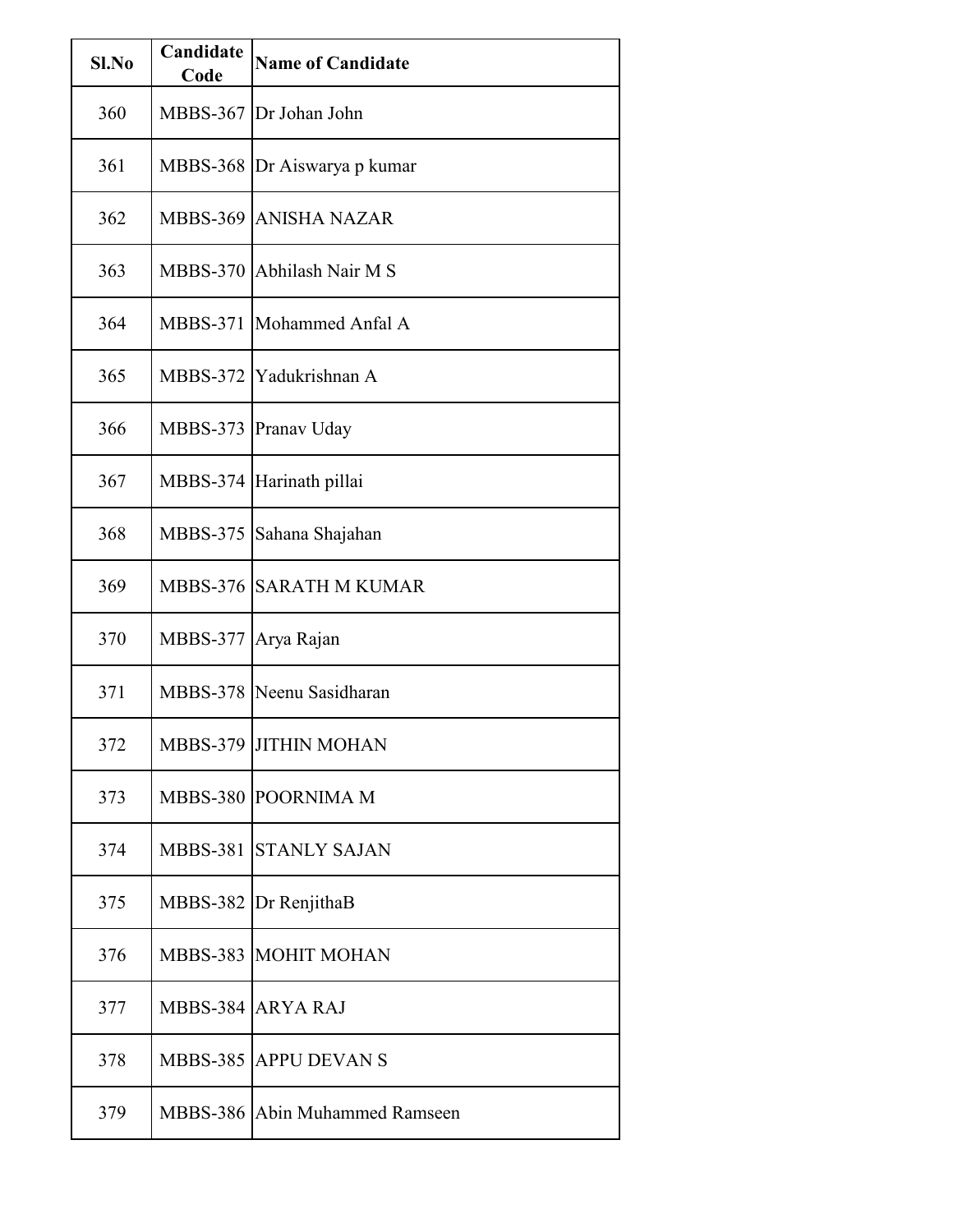| Sl.No | Candidate<br>Code | <b>Name of Candidate</b>       |
|-------|-------------------|--------------------------------|
| 380   | <b>MBBS-387</b>   | Deena S                        |
| 381   | <b>MBBS-388</b>   | <b>THASNIM ANZAR</b>           |
| 382   | <b>MBBS-389</b>   | <b>VISHNU S</b>                |
| 383   |                   | MBBS-390 MARIN VINITHA ACHUMON |
| 384   | <b>MBBS-391</b>   | <b>ANJANA M S</b>              |
| 385   | <b>MBBS-392</b>   | Shahim Sajeed                  |
| 386   | <b>MBBS-393</b>   | Sheba Ann Varghese             |
| 387   |                   | MBBS-394 Arya Parameswaran     |
| 388   | <b>MBBS-395</b>   | Leeja Jain J                   |
| 389   | <b>MBBS-396</b>   | Shahana shereen I              |
| 390   | <b>MBBS-397</b>   | Anoop Das                      |
| 391   | <b>MBBS-398</b>   | Greeshma Sivan                 |
| 392   |                   | MBBS-399 Muhammed Fabin N      |
| 393   |                   | MBBS-400 DHANUSH ANAND         |
| 394   | <b>MBBS-401</b>   | vrinda s                       |
| 395   |                   | MBBS-402 Dr Muhsina Nasrin P   |
| 396   | <b>MBBS-403</b>   | Thanseer A                     |
| 397   | <b>MBBS-404</b>   | Ramu                           |
| 398   |                   | MBBS-405 APARNA GOPINATH       |
| 399   | MBBS-406 Rahul R  |                                |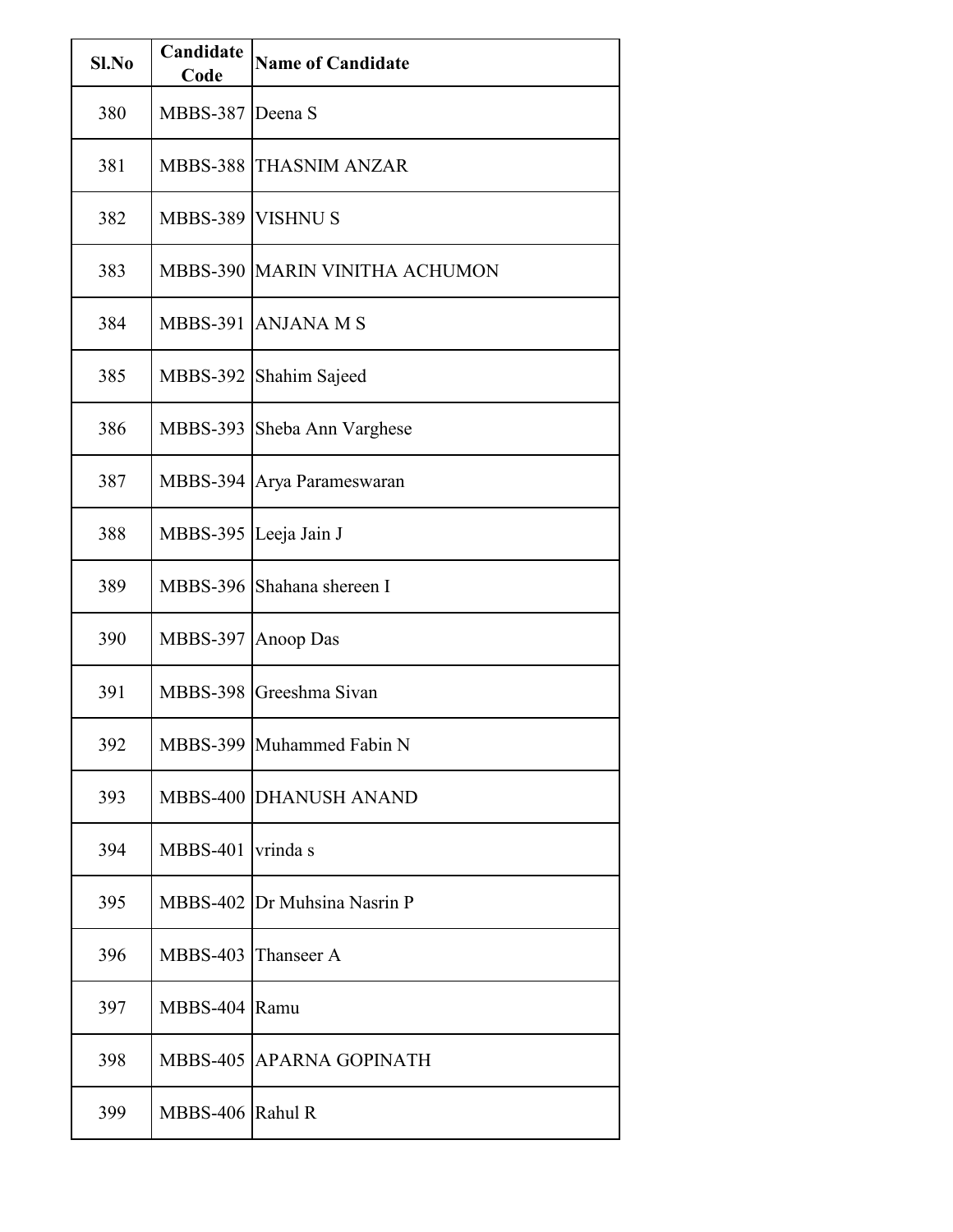| Sl.No | Candidate<br>Code   | <b>Name of Candidate</b>       |
|-------|---------------------|--------------------------------|
| 400   |                     | MBBS-407 GAYATHRIP             |
| 401   | MBBS-408   Vidya AR |                                |
| 402   | MBBS-409 Ayisha A   |                                |
| 403   |                     | MBBS-410 Kiran G Mohan         |
| 404   |                     | <b>MBBS-411 ROMY YESUDAS</b>   |
| 405   |                     | MBBS-412 MOHAMMED HUSSAIN B    |
| 406   |                     | MBBS-413 ARYA KRISHNAN         |
| 407   |                     | MBBS-414 Dr. Mohammed fahad AR |
| 408   |                     | MBBS-415 ARATHI KRISHNA        |
| 409   |                     | MBBS-416 Dr.DAICE RAVEENDRAN   |
| 410   |                     | MBBS-417 Shiva Manoj           |
| 411   |                     | MBBS-418 Dr. LAKSHMI PRIYA M   |
| 412   |                     | MBBS-419 AFSAL SAKKEER         |
| 413   |                     | MBBS-420 Sherin Mary John      |
| 414   | <b>MBBS-421</b>     | Adersh Gopinathannair          |
| 415   |                     | MBBS-422 Dr. Afsal K Azad      |
| 416   |                     | MBBS-423 Sreelekshmi M S       |
| 417   |                     | MBBS-424 KAVYA S KUMAR         |
| 418   |                     | MBBS-425 Suhara Shareef        |
| 419   |                     | <b>MBBS-426 DEVAK BABU</b>     |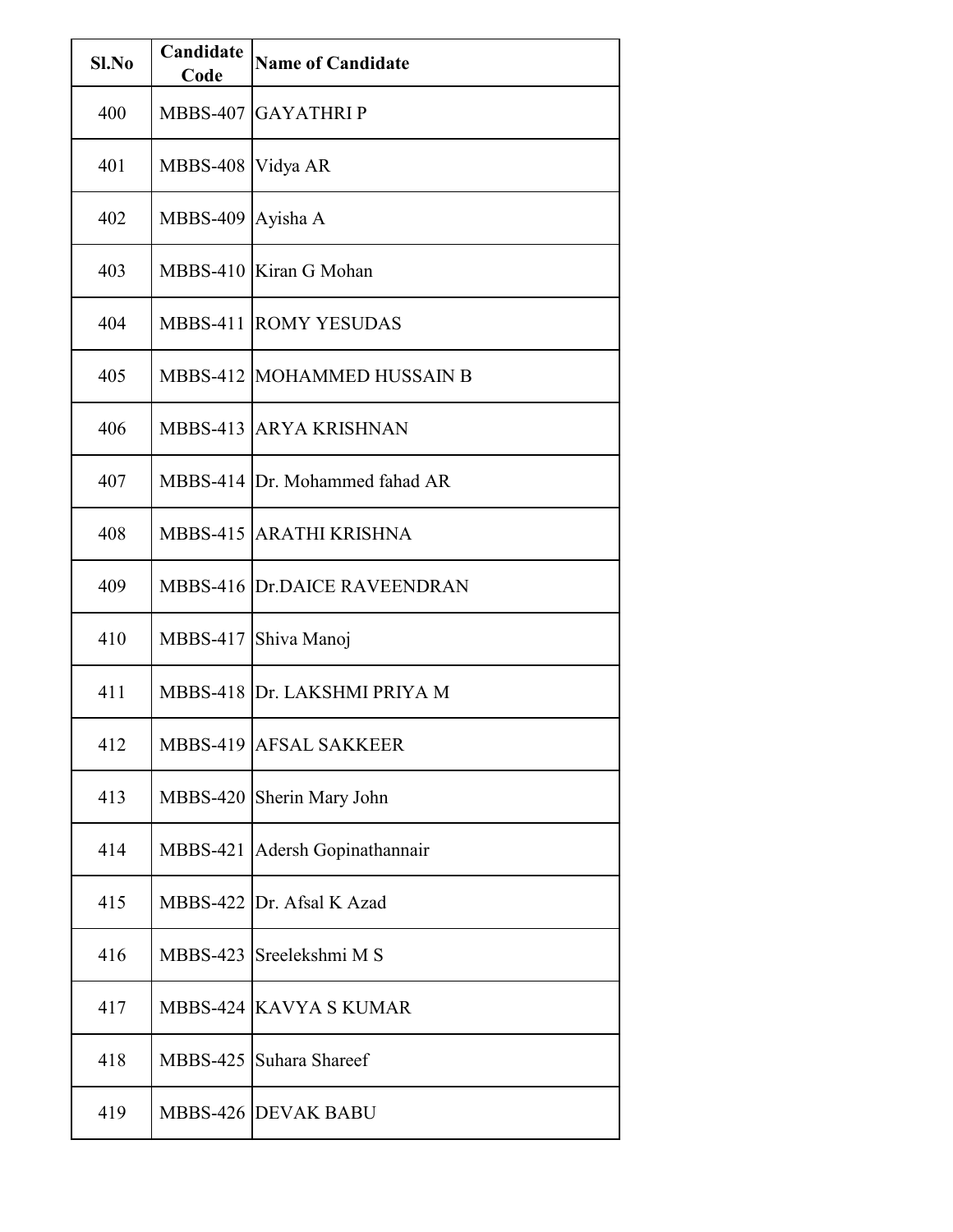| $SL$ No | Candidate<br>Code | <b>Name of Candidate</b>       |
|---------|-------------------|--------------------------------|
| 420     |                   | MBBS-427 Shifa M Basheer       |
| 421     | MBBS-428 Subina S |                                |
| 422     |                   | MBBS-429 Gopakumar Reghu       |
| 423     |                   | MBBS-430 ALLIF AL MOHAMMED M   |
| 424     |                   | MBBS-431 ARCHANA C S           |
| 425     |                   | <b>MBBS-432 SEREENA NAZEER</b> |
| 426     |                   | MBBS-433 Jaison kunjumon       |
| 427     |                   | MBBS-434 Dr Akshaya V Kumar    |
| 428     |                   | MBBS-435 L R Anjetha           |
| 429     |                   | MBBS-436 ABHIRAM SR            |
| 430     |                   | MBBS-437 Deepak B Harsh        |
| 431     |                   | MBBS-438 ANZIF RAZAK           |
| 432     |                   | MBBS-439   Vishnu Priya P      |
| 433     |                   | MBBS-440 Dr Ardhra .R          |
| 434     | <b>MBBS-441</b>   | Sindhya Madhuri MS             |
| 435     | MBBS-442 VISHNUS  |                                |
| 436     | <b>MBBS-443</b>   | <b>SANAND R</b>                |
| 437     | MBBS-444          | Ashiq iqbal                    |
| 438     | MBBS-445 ANAND R  |                                |
| 439     |                   | MBBS-446 Neetha Ann Paul       |